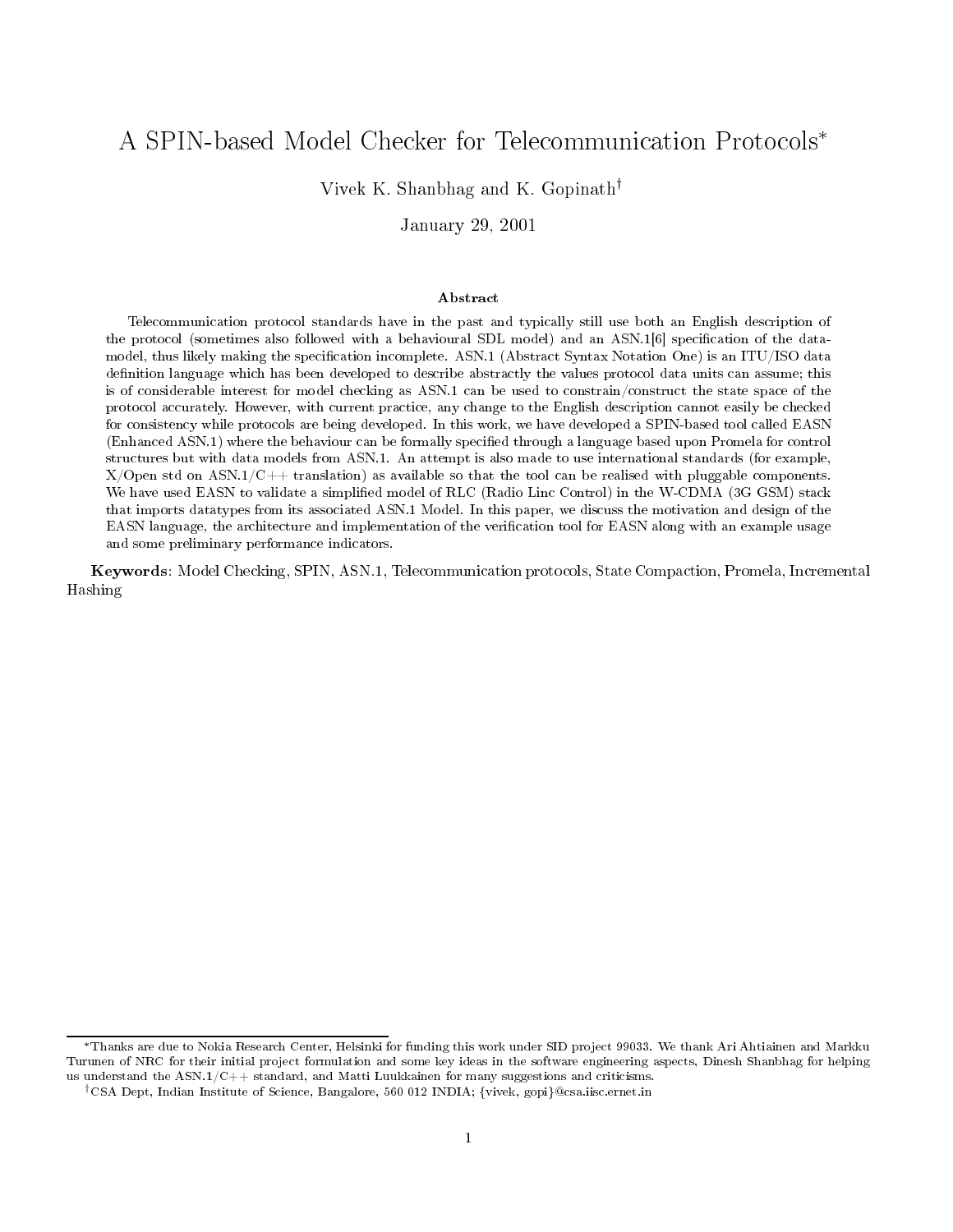## 1 Introduction

Next generation protocols for mobile devices have become very complex and it is becoming increasingly difficult for standards bodies to be sure of the correctness of protocols during the standardization process. This has become an impediment in defining new standards. What one needs is a way of specifying an evolving protocol and have some confidence that, at a certain level of abstraction, the protocol is consistent inspite of modifications.

There are languages like Promela that can be used, but their data structuring capabilities do not match those that are used in telecommunication protocols. ASN.1 (Abstract Syntax Notation One) is a widely used data definition language in telecommunication protocol specification. It will help the standardization process if a model checker could be augmented with ASN.1 data modelling capabilities to check correctness of interim versions of a protocol before establishing a standard. Inspite of prototypes that are built, they often cannot exercise all aspects of a protocol, especially those that are evolving.

In addition, due to the presence of mechanisms such as subtyping, etc in ASN.1, model checking can be more effective as unreachable parts of the state space that could be introduced in simpler data models in other languages need not be considered.

Hence, we have designed a language called EASN (Enhanced ASN.1) that combines the control structures of Promela with the data definition capabilities of ASN.1. We present our verification tool for EASN and its architecture, followed by an example usage. We base our implementation on SPIN, to benefit from its many capabilities.

## 1.1 Why ASN.1?

ASN.1 separates data modelling into abstract and transfer syntax. The abstract syntax only specifies the universe of abstract values that can be assumed by variables in the model without any concern for how they are mapped to a particular machine, compiler, OS, etc. Hence from the point of view of model checking, an abstract syntax constrains the state space as much as possible IF there is a mechanism by which a system state vector can be encoded with exactly only the possible values of its constituent substates. The latter is a chief feature of the state compaction infrastructure that has been developed for the EASN system described here. This is equivalent to model checking with abstract data modelling that does not require examining unreachable parts of the system state space introduced due to lack of subtyping, etc. ASN.1 has a subtyping feature with a well developed notation for expressing constraints. Note that data here actually means the control data in the protocols and hence our concerns are different from those approaches that exploit symmetry, etc. While TTCN, the test language in ISO/ITU communities, uses ASN.1, our attempt is to marry ASN.1 with a well known model checker such as SPIN.

A significant number of protocols (in the ISDN domain, for example) are still specified using cross-array for grouping bits. Experience shows that the cost in terms of tests and validation of such informally described protocols is significantly high. Similarly, the transition from IPv4 to IPv6 is likely to be long drawn out due to the interoperability testing that could have been much reduced with a notation similar to ASN.1 that has support for extensibility.

For details about the ASN.1 language, please refer to the appendix.

## 1.2 Why SPIN?

SPIN is an effective model checking tool for asynchronous systems, especially designed for communication protocols. The design of control constructs in Promela has been based upon those in SDL, a language that has been used to specify communication protocols since '70s. Nondeterminism and guarded commands in Promela makes it convenient to express behavior of communicating protocol entities. The model checking SPIN system[1], which uses Promela, has many capabilities like deadlock detection, validating assertions, system invariants, detection of non-progress cycles and livelocks, and establishing LTL properties. Algorithms that effect substantial space and time savings, like bit-state hashing, on-the-fly model-checking and partial-order reduction have been incorporated into SPIN. Hence, modifying the SPIN system to handle ASN.1 has been a design goal.

SPIN has a **simulator** that randomly checks only a portion of the state space and also a (generated) **validator** that can attempt to exhaustively check the state space of the system or can use techniques like bit-state hashing to check a substantial portion of the state space with a fairly high level of assurance. Our EASN system also has these components.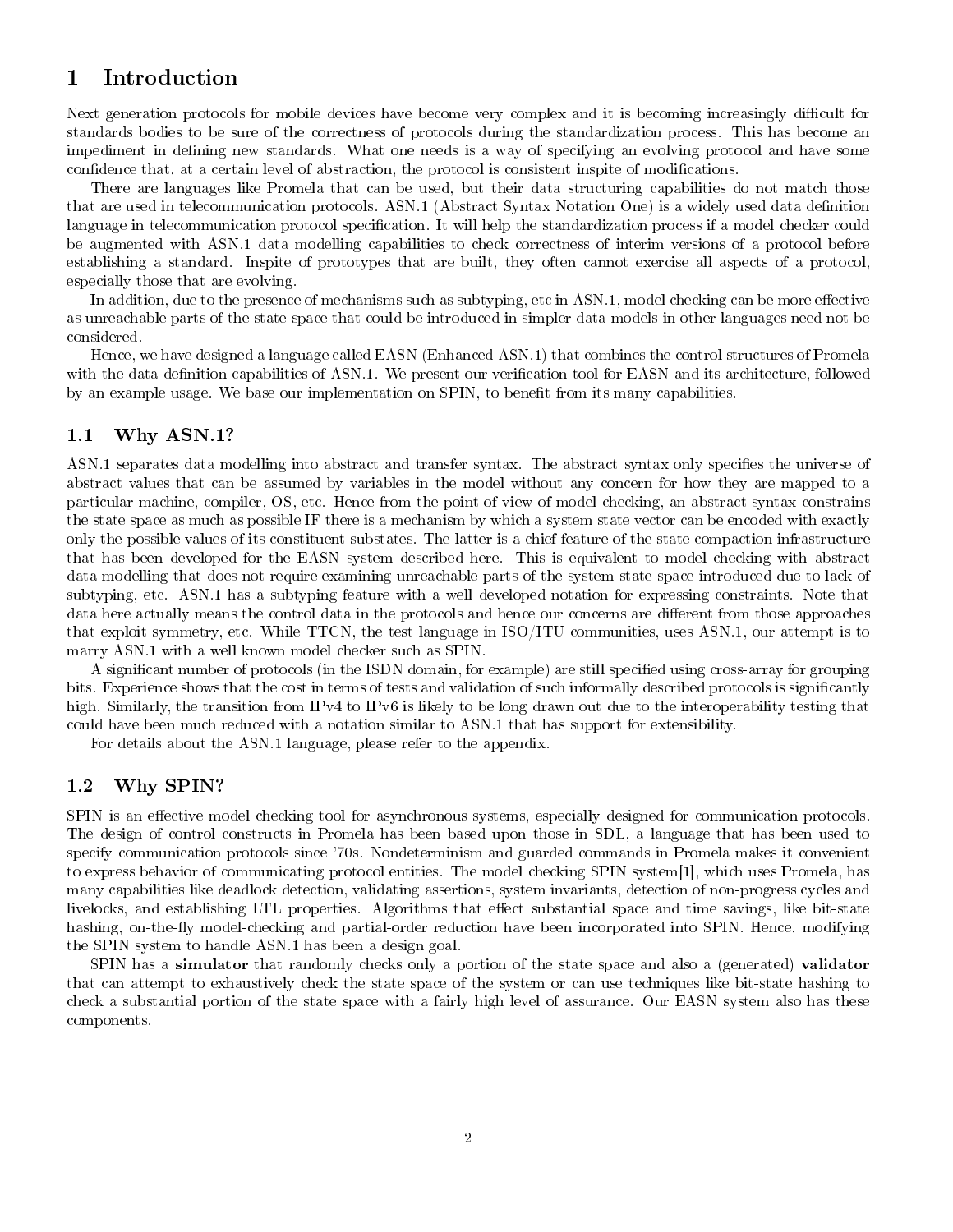## 1.3 EASN Language

ASN.1 can be used to define the datatypes and constant values in an application. Promela, however, is a complete language with a set of basic data types and typedef construct to help users compose datatypes, and a set of control constructs that can be used to define the behaviour of protocol entities.

The EASN Language replaces all the datatyping capabilities of Promela with ASN.1. Hence, none of the data types of Promela are retained in EASN, except the *chan* construct. Thus basic datatypes of Promela, namely, *bit, bool*, *char, short* and *int,* as well as related constructs, unsigned, bitfields, typedef and the mtype declaration do not form part of EASN. Channel definition syntax and the capability of defining arrays of channels is retained as there is no similar construct in ASN.1. Defining arrays of other types through the same syntax is, however, disallowed in EASN (as the sequence-of construct in ASN.1 provides this functionality in EASN). We need to now identify as to what subset of the complete ASN.1 Language is incorporated into EASN. We do this in the next section.

As ASN.1 has a far more richer and expressive datatypes compared to Promela, EASN needs to overload the semantics of many of the operators of Promela, so as to support a natural set of operations on data. In addition, we have also augmented the set of operators as necessary. In the first version of the language and implementation, only such operator overloadings and new operators have been included as are necessitated for functional completeness. For example, through operator overloading, convenient syntax is possible to support operations like set union, intersection, difference, negation; or concatenation of strings or of two sequence-of objects of the same type, etc. However, set operations were not included as we have provided a foreach construct that loops through elements of certain data types. They could be included later based on the experience of using the language.

In brief,

 $EASN =$  Promela - {mtype, typedef, bit, byte, bool, short, int, unsigned} + ASN.1 + appropriately overloaded semantics of the existing operators  $+$  few new operators.

## 1.4 Related Work

One interesting work relating to language design and protocol verification using the SPIN infrastructure is that of Promela++ at Cornell University[10]. Additions to the Promela language were made to make the resulting language suitable for expressing user level network protocols for high performance computing. If  $Promela++$  is compiled with the verification option, it can do model checking. If compiled with the code option, just like YACC, it produces protocol code using 'actions'. However, the code in the 'actions' is not subject to verification through the SPIN system as it is written in C.

SPIN does various kinds of state compaction and, in EASN, we have a comparable mechanism for most of them that perform atleast as well in space. But some are unnecessary in EASN. Geldenhuys and Villiers[9] also attempt state compression in SPIN along similar lines as ours but by adding a simple construct to the Promela Language but in an ad hoc fashion with restrictions. For example, dierent orders of process activation along dierent execution paths are forbidden in their approach as much of the state component placement is done statically. The ranges of variables must start at zero. We do not have such restrictions.

## 1.5 Outline of Paper

In the next section 2, we give a brief overview of the EASN system that has been developed. Later sections present more details of each subsystem. The section 3 presents details about the language design and constructs present in EASN. The section 5 discusses the relevant aspects of the SPIN implementation necessary to understand our modifications and then discusses the EASN implementation in some detail. The last section presents an example run in both EASN and SPIN and then presents performance indicators. Finally, we end with conclusions and future work.

#### $\overline{2}$ EASN, the Verification Tool

## 2.1 Encoding State Efficiently

SPIN represents state quite efficiently but, for reasons of alignment, etc, allows padding and other extraneous matter in the state vector. Since our system uses ASN.1 data models, we can require that all variables be as constrained as possible in the space of values that they can take through the use of subtyping. For example, if an integer variable takes values from 8..15 only, we can represent the state of that variable in 3 bits. Further, if there are only two variables that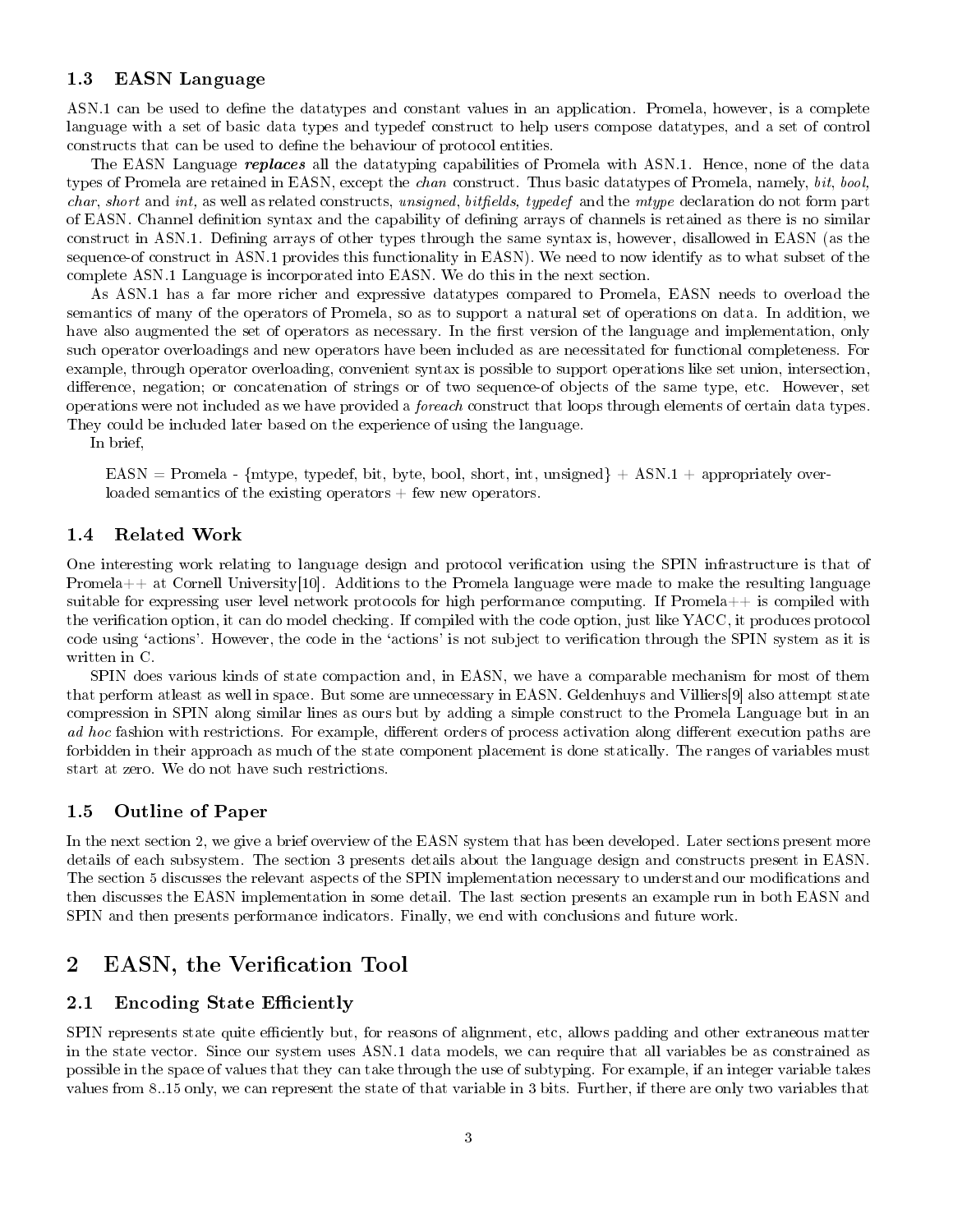

Figure 1: The EASN system

are constrained to be between, say, 5..7 and 3..7, there are only 15 possibilities and both can be represented in only 4 bits instead of either 2+3 (5 bits) or worse 3+3 (6 bits)1 . Similarly, if an ASN.1 datatype assumes only integer values 5, 7, 11 and 13, only 2 bits of space is needed in the linearised state-vector for objects of this type.

Our design for EASN, therefore, has a critical facility called the state compaction infrastructure that views the state space of the system as a multi-dimensional array (with one dimension for every component of the state of EASN), and consequently, every state of the system, as a point in this multi-dimensional space. We use a column-major linearisation. Note that a row-major linearisation is not useful as the number of components that comprise the system keeps going up and down as the system evolves. In addition, this design enables incremental computation of state hash values (see section5.4).

## 2.2 Brief Outline of the EASN Implementation

SPIN is open source. We intend EASN to be open source too. Parsing ASN.1 is not easy and we wanted to avoid doing it ourselves, if we could. Nokia Research Center (NRC) has an ASN.1 parser (BEX) for the draft version of the  $\text{ASN.1}/\text{C++}$  standard that we could use. We needed to be able to use the NRC parser, while not compromising the open source goal. We have been able to use the  $X/O$ pen ASN.1/C++ translator std[7] to architect the tool so as to enable other users besides us and NRC to realise it by plugging in any  $X/O$ pen compliant ASN.1/C++ translator into the system. A block diagram is given in figure 1.

BEX is not completely conformant to the NMF standard. Hence there is need for an interface to BEX-generated C++ through a small module that encapsulates the requirement of the parser and the simulator modules. This requirement is encapsulated into a thin layer of software that enables the requirement from these modules to be met when the standard-conformant  $\text{ASN.1}/\text{C++}$  translatoris replaced with BEX.

An EASN system specification (to be simulated/verified) consists of two *compilation units*. One contains all the ASN.1 modules (the dEASN spec.) that is parsed by the ASN.1/C++ translator to generate the C++ sources. The other compilation unit contains the *behavioural* specification of the protocol entities (the cEASN spec.) that is parsed by the EASN parser (a modied Promela parser, derived from SPIN). It is the variable declarations in the cEASN spec that ties it to the dEASN spec as their types are defined in the ASN.1 modules. The EASN parser *imports* all the relevant information regarding a type, from the generated  $C++$  source, by querying its meta-data interface. This information is then stored in the internal symbol-tables of EASN.

 ${}^{1}$ Experienced ASN.1 users may note that such an encoding is even better than the often very compact PER encoding.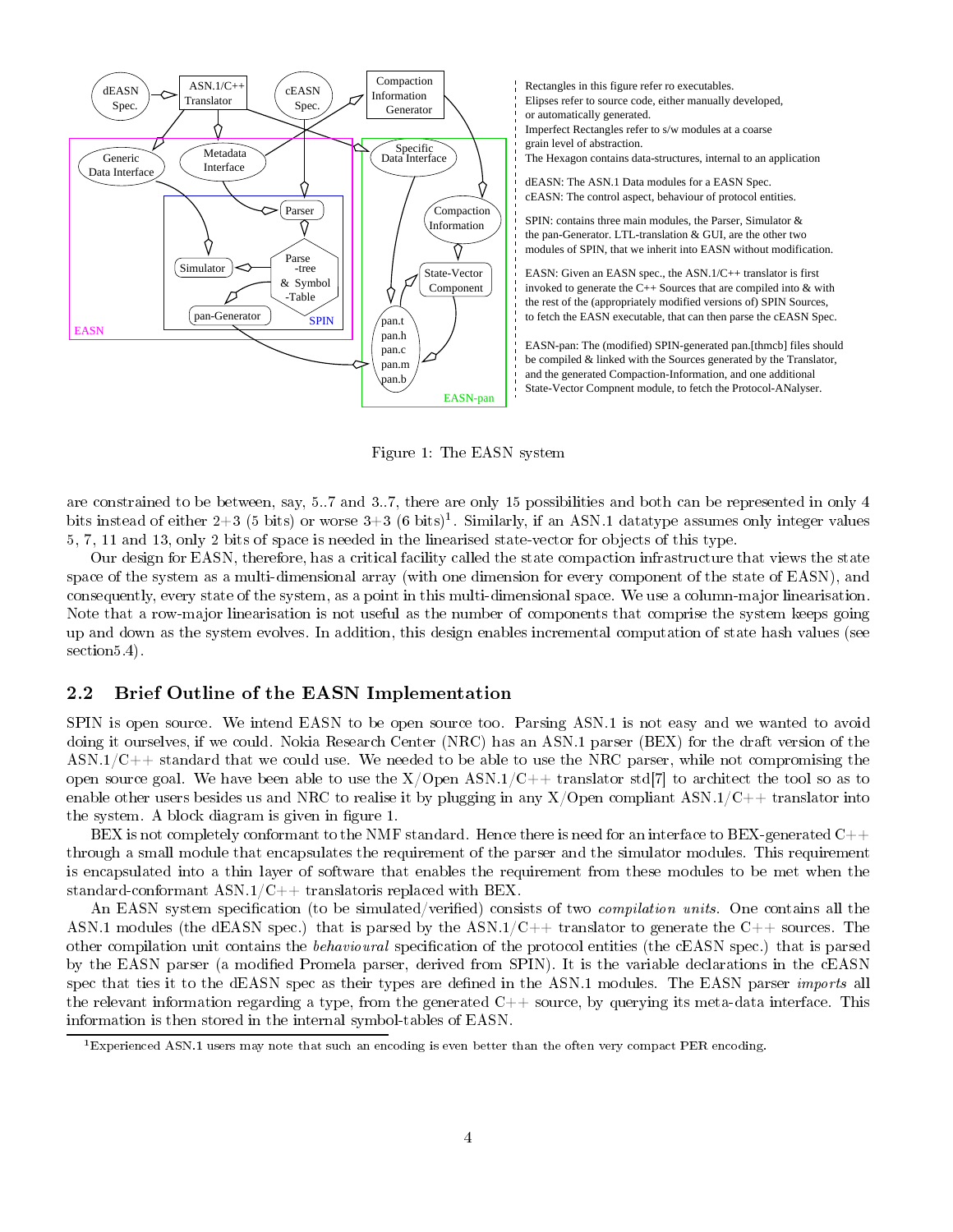#### 2.2.1 The EASN Simulator

The EASN simulator (section 1.2) (a modified Promela simulator, derived from SPIN), besides requiring the information generated by the parser, requires to access data values and modify them through permitted operations. However, since the simulator engine has no knowledge of the specific ASN.1 types that might be used in different EASN specifications, these data operations must be carried out using the generic data interface that supports operations on objects of types a priori undoctor the ASN.1-C++ translator also exports such a complete functional interface to access the values held in objects of ASN.1 types.

### 2.2.2 The EASN Validator

SPIN, and EASN too, generates a set of files pan. [chmtb] that are compiled together into a model checking executable (section 1.2). Some of these files, for example .h file, define structures corresponding to the various *proctypes* and *queues* that comprise the system, and the state structure. Components of these structures, together, form the state of the system being analysed. We shall refer to the state of the system as the state of SPIN, to differentiate it from what we shall later call the state of EASN.

The state of SPIN is kept in one place in memory, but two sections of code in the generated pan files view it differently. The code in pan. [mb] corresponds to the transitions that take the system from one state to another, in the forward and backward directions respectively. This code views groups of components in a structured manner, either as some process or queue structure, or some global-variable. However, the code in pan.c that has to do with constructing, modifying, maintaining, storing state (into the hash table / or on stack) and comparing for equality views the very same state of SPIN as a block of memory without any further structure. This makes for a highly optimised implementation of the SPIN validator but, in the context of EASN, where many of the components of the state of EASN need to be  $C++$  objects, this two-views-of-the-same-memory is problematic.

The state of EASN, therefore, is organised differently. We encapsulate every actual component of the state inside an ob ject of type MSVComponent (Minimal-State-Vector-Component, a C++ template type). The state of EASN, then, is simply an array of such encapsulated objects. This representation of the state of EASN is useful for code in pan. [mb]. Since the state manipulating code in pan.c needs to view the state as a contiguous chunk of memory, we also maintain a consistent, linearised representation of the state of EASN. The consistency is guaranteed by the functionality of the encapsulating class.

In order to play its role, the encapsulating class needs to know some information regarding the type of the object that it encapsulates. This information, for every type, is made available through a function call interface in the state compaction information module that is automatically generated by a compaction information generator (figure 1).

## 2.3 EASN System from a User Perspective

The user first uses an available ASN.1/C++ translator tool that confirms to the NMF standards to generate  $C++$ source corresponding to all the ASN.1 modules that together form the dEASN spec. The generated  $C++$  source, that contains both the generic/specific data interfaces and the metadata interface, is then complied using a  $C++$  compiler  $(g++, for instance)$  to create (say) asn1 link modules. The generated  $C++$  source would contain some header (include) files and their implementation along with some tool-provided run-time support. The header files are included in the source code for the EASN implementation, and then the EASN implementation is compiled to generate its set of link modules. These link modules are then linked with the asn1 link modules to generate the EASN (executable) tool.

The ASN.1/C++ translator generated C++ source is *compiled into* the executable that processes the cEASN spec corresponding to the dEASN spec used to generate the  $C++$  source. The EASN system then parses the cEASN spec and uses services offered by the metadata interface to validate the types of variables instantiated, their usage in expressions, their compatibility with various operators, and such, to ultimately generate the parse tree and symbol table data structures. This completes the role of the parser. The user can then use the GUI to choose to either simulate the system or to generate the validator.

The simulator module makes calls to the generic interface and some components of the specific interface (only those that export the data access services corresponding to the basic data types of ASN.1). If the user chooses to generate the validator instead, the validator-generator takes control and generates  $C++$  source in the pan. [hcmbt] files, similar to SPIN. An additional intermediate step requires that another program called the Compaction Information Generator (cigen, for short), using the metadata interface generated by the  $ASN.1/C++$  translator, generates the Compaction Information that has to be linked with the pan files. Finally, all these generated source has to be compiled and linked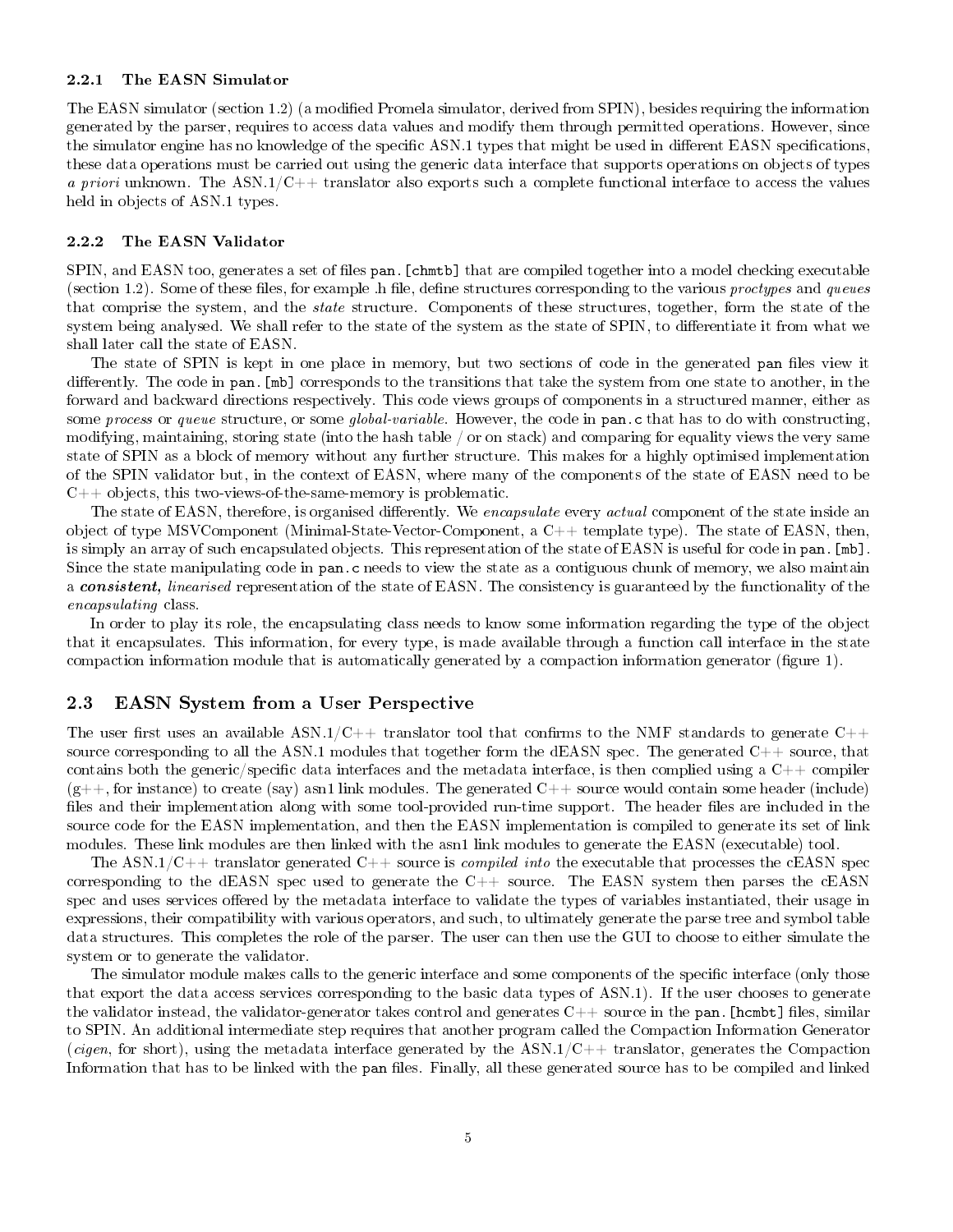with the asn1 link-modules, and with the new svcomp (State Vector Component) module, to generate the pan (the protocol-analyser). Control can then be handed over to pan, the output of which can be studied.

#### 3 The EASN Language Definition

As discussed earlier, an EASN specification consists of two parts: dEASN and cEASN. The ASN.1 modules that comprise the dEASN are expressed in a subset of the ASN.1 syntax and semantics defined in the X.680 series [6] set of ITU-T Recommendations.

The dEASN spec only defines a certain set of types and constant values. The objects of these types are defined in the cEASN spec. The behavior of the communicating entities that comprise the system is expressed using the control constructs of EASN. The state of this system comprises of the various global ob jects and the process-local states. These ob jects (either created as variables of some type dened in the dEASN spec or imported through the use of constants defined there), at the most detailed component levels, would contain objects of the ASN.1 basic data-types. In EASN, the allowable set of ASN.1 basic data-types are the ones listed in section A.1. Similarly, the manner in which they are composed to form the complex higher-level objects are listed in section A.2.

Below, we only describe the constructs that can be used in the cEASN spec. The description assumes knowledge of the Promela language syntax and semantics and describes the control constructs of EASN in comparison. Certain features of Promela are disallowed; certain operators and control constructs are added to Promela; and lastly, certain constructs and operators in Promela are overloaded. The justification, motivation and design rationale for each of these modifications are given below. The linkage between the types and constants used in the cEASN spec and the definitions for those in the dEASN spec is through references to them in the cEASN spec, as described below.

## 3.1 Variables

All variables in the cEASN spec need to correspond to some type in the associated dEASN spec. The syntax for variable

```
`typeReference variableName [, variableName]* '
```
The typeReference above is specified as Module-name:: Type-name. This fully resolved type name completely identifies the type definition. We would like to emphasize here, that, except for constant-values, no ASN.1 syntax is accepted in the cEASN spec. The typeReference above must resolve against an exported type in the the dEASN spec. Variables can be created either in the global scope, or in the scope of a proctype. Visibility semantics for these objects is similar to those in the Promela Language.

As an instance, consider the need to declare an array of 5 integers, with the values always between 8 and 21. In the Promela Language, one could write the following declaration, using the value range:

byte array [5];

In EASN, there will be some portion of this information expressed in the ASN.1 module (say) MyModule, and the rest in the cEASN spec. The ASN.1 module could contain:

MyModule DEFINITIONS ::= BEGIN

```
\dddot{\phantom{0}}Required-type ::= SEQUENCE (SIZE 5) OF INTEGER (8..21);
END -- End of the MyModule
```
The cEASN spec would then contain:

MyModule::Required\_type array;

### 3.2 Operators in EASN

In Promela, objects of various types are *compatible* with most operators in the language. In EASN, however, we constrain the types of objects that can be operated upon by the various operators, so as to allow only semantically correct expressions.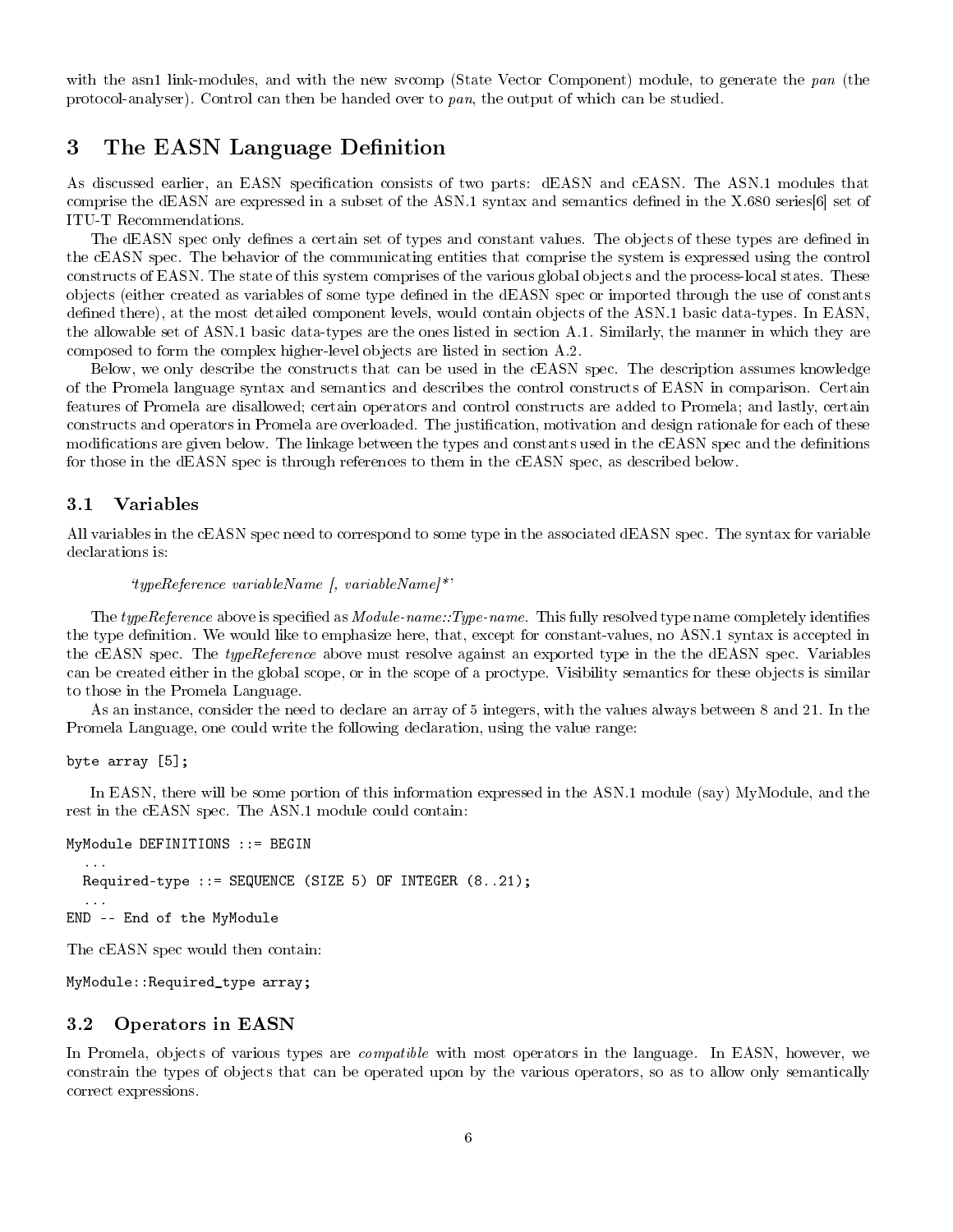## 3.2.1 Arithmetic Operators:  $+$ ,  $-$ ,  $*$ ,  $/$ ,  $\%$  and unary -

Arithmetic operators, typically, operate on integers. In EASN, an object/expression of types either Integer, Boolean, Null, or Enumerated, can be used on either side of an arithmetic operator (an Object or expression of any other type would be flagged as invalid usage). The operands will then be used to evaluate the (sub)expression; an arithmetic operator will thus use its two (or one) operand(s) to generate an integer result. The two operands would be used as follows:

- An Integer ob ject will evaluate to itself.
- A Boolean ob ject will be upgraded to an integer, either 0 or 1, based upon its truth value.
- null observe the contract of the contract of the original state of the contract of the original state of the c
- An Ob ject of some Enumerated type will evaluate to the integer value associated with the enumerator value assigned to it.

## 3.2.2 Comparison Operators:  $\langle , \rangle, \langle = , \rangle =, ==$  and  $!=$

All objects in EASN are managed through the use of the various functionality exported by the (respective)  $C++$  Classes corresponding to them. The  $\text{ASN.1}/\text{C++}$  Translation Standard mandates the support for all the above comparison operations between arbitrary ob jects in the system. The (sub)expression corresponding to this set of operators generates a boolean result. Use of these operators by the EASN specification is evaluated through appropriate calls to this supporting infrastructure.

## 3.2.3 Logical Operators: ||, && and !

These operators, typically, operate on Boolean (TRUE  $/$  FALSE) values. Boolean objects or expressions, or integers as described in section 3.2.1 are valid operands for these operators. Non-zero integer values are interpreted as true, whereas zero or NullType objects are interpreted as FALSE.

### $\mathcal{A}$  and  $\mathcal{A}$  bitwise Operators:  $\mathcal{A}$  and  $\mathcal{A}$  and  $\mathcal{A}$  and  $\mathcal{A}$  and  $\mathcal{A}$  and  $\mathcal{A}$  and  $\mathcal{A}$  and  $\mathcal{A}$

These operators typically operate on bits and collections of them. An integer object can be interpreted as a sequence of (64, 32, 16 or 8, as the case may be) bits. In EASN, therefore, operands of types either BitString, BMPString, OctetString, or Integer (as implied in section 3.2.1) can be used along with these operators. In case the two operands are of different types, then one of them is promoted to the type of the other and the result of the operation is also the same type. The latter one in the ordered list above is converted to the type of the other. Note, that when defining the semantics of the promotion, one needs to specify as to how the 'endian-ness' issue is handled. In EASN, we have aligned ourselves with the ASN.1 view, that the 'bit zero' of the BitString is the least-signicant-bit (and similarly, that the 'byte zero' of an OctetString is the least-signicant-byte, and so on). Operands of types other than those listed here can not be used with these operators.

### 3.2.5 Shift Operators: << and >>

These operators are used to shift a collection of bits either to the left or right. In that sense they could have been classified as bitwise operators. However, in EASN, the semantics of these shift operators has been overloaded for certain combinations of operand types.

If both the operands are either BitStrings, OctetStrings, BMPStrings or IA5Strings, then the resultant value is their concatenation, in the above order of genericity. Therefore, if one of the operands is a IA5String value and the other OctetString, the result is of type OctetString.

If, however, the second operand is an integer, then these operators take on their usual semantics of effecting a bit-pattern shift. In this case the first operand must be of either of the string types, or Integer. The return type is the same as that of the first operand.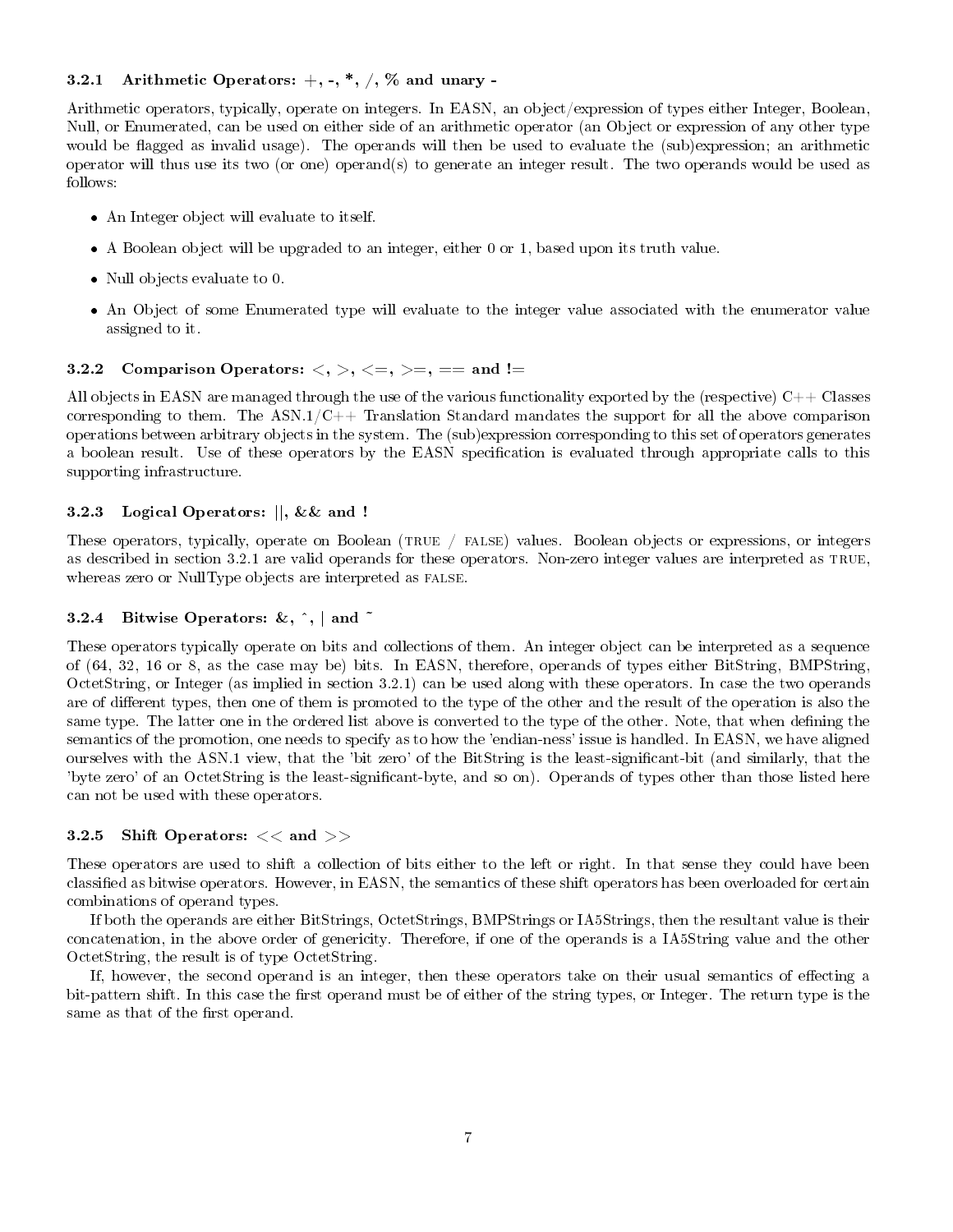## 3.2.6 Indexing Operator: []

This subscript operator can be used to index into an array of channels or into a Sequence-Of objects, or into objects of some string Type. When used to index into objects of type BitString, OctetString, IA5String or BMPString, the resultant expression is an LValue expression of the respective String Type of length 1.

## 3.2.7 Assignment Operator: =

Use of this operator is one of the mechanisms of assigning values to variables (objects). The other way to achieve this is through the use of the recv operator that reads values from a channel and assigns them to the appropriate (receiver) objects specified in the mesg-receive list for the operation. Attempts to assign values to objects using either of these mechanisms has to pass the type-compatibility check: either the types for the lhs and the rhs are the same, or they should be compatible in the sense described in section 3.2.1.

#### Channel Operators: ?, !, ??, !!, ?  $\langle \rangle$ , ??  $\langle \rangle$  and len 3.2.8

In Promela, all the above operators need their lhs operand to be a reference to a channel, except the unary operator `len' that acts upon channel-references. In EASN, except for the semantics of the len operator, all the above operators mean and behave the same as in Promela. The unary operator 'len' in EASN has additional overloaded semantics as follows: when used to operate on any of the string types (BitString, BMPString, OctetString or IA5String) it evaluates to the length of the operand; when used with a Sequence-Of type of ob ject, the result is the number of elements in it; for a Set-Of object, its cardinality is returned.

## 3.3 Additional Operators

An interesting aspect of the ASN.1 Language (with no comparable feature in  $C, C++,$  or Promela) is that component members of sets and sequences (section A.2: these constructs are comparable to the 'struct' facility in  $C$ ) can be defined as being optional. This means that objects of such types may have certain components missing. This feature of ASN.1 has led us to add a few operands that can be used to ensure that a value to be accessed does indeed exist. These new operators can be used to branch control on the basis of the presence or absence of some component of interest. These operators and others are described below. Additionally, there are the membership query operators to ask if an ob ject is contained in a collection of objects such as a set or a sequence.

## present

This unary operator is used to operate on a component of an object. The syntax is 'present varref'. The varref must evaluate to a l-value and must refer to an optional component of some Set or Sequence type ob ject, or to some component of a 'Choice' data-type. The executability of this expression is true iff the referenced component exists and can be read. If the varref refers to an non-optional component, such usage is in error, and the parser shall report it as such.

One mode of usage for this expression is to guard all accesses to optional components of objects. An instance of possible usage in an if  $\ldots$  fi construct is as follows.

```
if
:: present choiceTypeObject.component1; ...
:: present choiceTypeObject.component2; ...
:: present sequenceTypeObject.optionalComponent; ...
fi
```
### absent

This unary operator is the dual of the *present* operator above. The syntax is absent varref. It is executable iff the referenced component is not present. This operator is used to transfer control, flagged by the absence of an optional component. When the varref refers to a component that is non-optional, such usage is in error, and the parser will point out the error.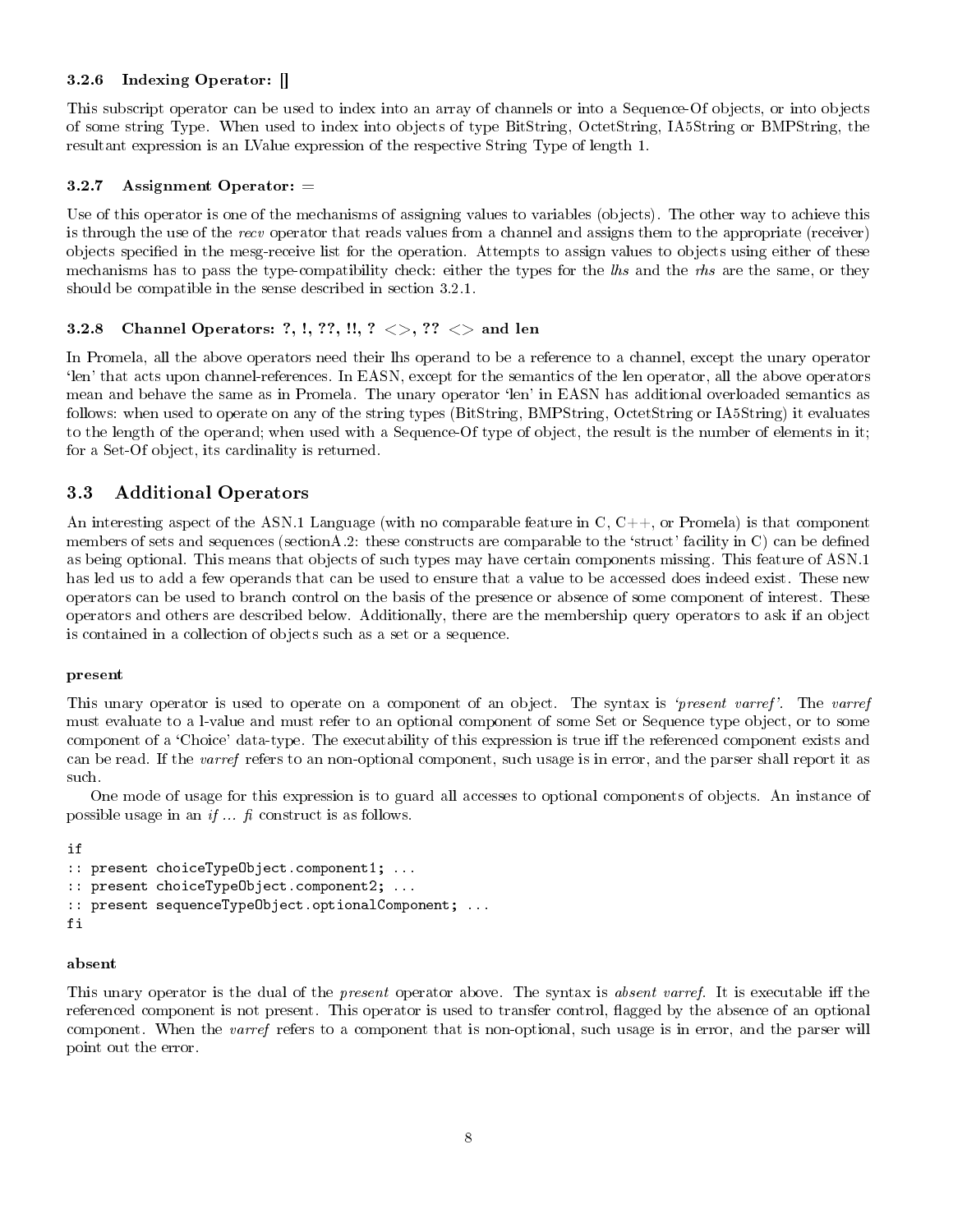#### annul

Valid use of this unary operator is when it is asked to operate upon optional components of objects. When so used, this operator behaves as a dual of the assignment operator. The assignment operator is used to assign vales to (components of) objects. The annul operator is used to deassign (optional components of) objects. For instance, if we were to assign value 5 to an optional integer component of an object, and later (along the path of control) we were required to affect this optional component to not exist, then *annul varref* is the operation that would be used to achieve this. If varref were to refer to non-optional components of objects or to gross objects, then the parser would flag this as an error.

annul makes executable any *'absent varref'* expressions that might be awaiting deassignment of the referenced optional component, just as an assignment (to the referenced component) would make executable any `present varref ' expressions that might be blocking read accesses to it.

### substring

This operator requires the function call syntax since it requires three operators. The 'substring (reference-to-string $value, from-position, number-of-units)'$  expression returns an object of the same type as its first argument. The second and third arguments to this call should be integers (or objects promotable to integers, as in section 3.2.1). The first operand can be any of the String types.

## 3.4 A Note on Subtyping

ASN.1 provides constructs for expressing value constraints (section A.4). Making this information available to the verification tool enables it to function more effectively, using less memory. It is therefore mandated, in EASN, that all ob jects in the cEASN system must be associated with types dened in the dEASN module that are value and/or size constrained. It is additionally recommended, that they be as tightly constrained as possible, based on all the information that is available with the system-designer.

#### $\overline{\mathbf{4}}$ 4 Software Engineering of an EASN Implementation

Given the EASN language, one can now specify all the aspects of a protocol formally: the PDU's, their structure (the manner in which the various communicating entities interpret every field), and the behavior of these (protocol) entities. This formality does not help us, however, unless we process such specification to identify various kinds of incorrect, or unintended or unwanted elements of behavior that could be displayed by the system as a whole, or by some subset of its component entities. What we need for EASN are capabilities similar to that of SPIN, given a system specication expressed in the Promela Language.

Given that the EASN Language has been specified as a set of minimal and well-defined modifications with respect to Promela, would it be reasonable to expect that its implementation could be effected through some non-substantial (though not trivial) set of appropriate changes to the SPIN system? Are there features of either ASN.1 or Promela or SPIN that make such an approach fundamentally questionable? If not infeasible, would it also be possible to retain all (or even most) of the many good features and aspects of the SPIN system? What about modiability, maintainability, upgradability, or just even maturing over a period of time, given that ASN.1, Promela and SPIN are all live, evolving pieces of work, and have matured over a large period of time (upwards of 15 years or so).

We see three main issues: how to insulate oneself from the evolving ASN.1 and SPIN infrastructures, how to avoid the cost of translation or parsing of a very large language like ASN.1 and current non-availability of complete parser/translators for such languages. We discuss them one by one below.

#### 4.1 How to Insulate Oneself from the Evolving ASN.1 and SPIN Infrastructure  $4.1$

ASN.1 is a huge language with many features. If we had to parse ASN.1 as a part of this effort, it would be a major undertaking. Similarly, SPIN has many nice features that, if we had to recreate all over again, would be an even larger task. Fortunately for us, Dr. Holzman, the author of SPIN, chose to make the source freely available (under his copyright). As for the ASN.1/C++ implementation, NRC (Nokia Research Centre, Helsinki, Finland) has an implementation of the draft version of the  $ASN.1/C++$  spec, called BEX. Our EASN implementation architecture uses all this enabling infrastructure to minimise the amount of work required to implement EASN, and at the same time ensure that we are safeguarded from the implications of an evolving infrastructure.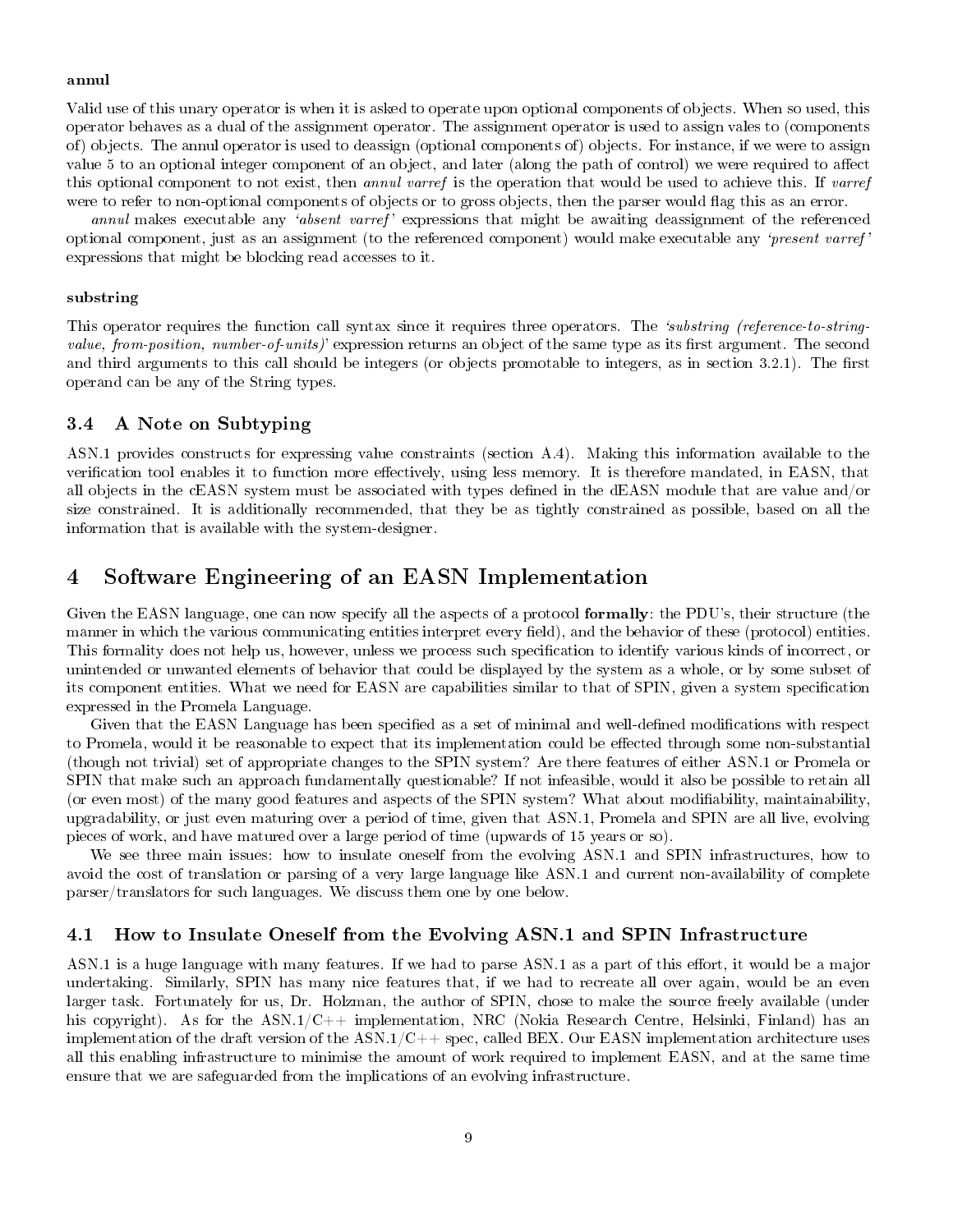- All our modications to the SPIN sources are encapsulated in pre-processor conditional compilation ags. This enables us to incorporate any incremental change  $/$  bug-fix to SPIN quite easily and fast into EASN.
- In our design, we assume the availability of a standard-conformant ASN.1/C++ translator, rather than the draft version, so that other users, who may not have access to an implementation of the draft could still use our work. In order to use BEX, however, we develop a small module over  $BEX[11]$ , that exports the interfaces that EASN requires. (The EASN requirements from a  $\text{ASN.1}/\text{C++}$  translation can be easily met given a standard implementation).

## 4.2 ASN.1 to C++ Translation

NMF (Network Management Forum 1998) has an "ASN.1/C++ Application Programming Interface"[7] set of standards that propose a translation mechanism into  $C_{++}$ , given ASN.1 modules. This standard enables us to avoid having to parse ASN.1 syntax and other related issues. The standard is briefly discussed here. It is formed of two parts, namely, Part 1: Base Classes and Specific Interface and Part 2: Generic Interface.

### The C++ Data Model for ASN.1

Corresponding to every ASN.1 module definition, a  $C++$  namespace with the same name is instantiated with a  $C++$ class definition generated for every user defined ASN.1 type in that module. The public interface for the predefined  $C++$  Classes corresponding to all the basic types of ASN.1 is defined to be in the 'ASN1' namespace. All predefined and generated  $C_{++}$  classes are derived from a fundamental Abstract Class called  $\bf ASN1::\bf AbstractData$ . Also, for each ASN.1 constant, a  $C++$  object of that type is instantiated. The syntactic name-mangling rules to generate the appropriate  $C++$  names for the corresponding ASN.1 names are simple. In addition, for each ASN.1 type, a  $C++$  class is also created to export (though its public interface) meta-data regarding the properties of that type.

There would, therefore, be as many instances of a particular  $C++$  class corresponding to some ASN.1 type as there are ASN.1 constants defined of that type in the ASN.1 module. In addition to this, a  $C++$  class is also created corresponding to the ASN.1 type definition, that exports (though its public interface) meta-information regarding the properties of that type. Such class denitions corresponding to the basic types already exist in the ASN1 namespace. These classes and all classes that are defined corresponding to the various user-defined ASN.1 types are public subclasses of an abstract class called ASN1::AbstractType.

#### Part 1: Base Classes and Specific Interface

This document defines the  $C++$  class mapping for all the basic ASN.1 data types including the ones described in Section A.1. Also the rules followed to generate  $C++$  code for user-defined types in the ASN.1 module(s) using constructs described in Section A.2 and the subtyping mechanism are defined here. In the generated  $C++$  code, public access methods for every component of the SEQUENCE, CHOICE, and SET type are included. The names of these methods are chosen by name mangling those of the corresponding components in the ASN.1 module specification. This interface, called the specific data interface, is exported by the generated classes for the corresponding SEQUENCE, SET and CHOICE type definitions given in the ASN.1 module.

#### Part 2: Generic Interface

This document defines the metadata interface as well as the generic data interface. For instance, a  $C++$  interface for querying the metadata of ASN.1 types, methods to get the (names of the) enumerators of an ENUMERATED type or those to get the (names of) components of a SEQUENCE type. Querying through this interface could retrieve all the necessary information to enable parsing EASN code that declares variables of ASN.1 types and operates upon them.

The definition of the Generic Data Interface involves exporting a functionally complete interface that can be used to access the values held in objects of arbitrary type confirming to the data model. This interface, for instance, defines  $C++$  classes like CHOICE and StructuredData which provide generic methods to access the components of a CHOICE, SEQUENCE or SET object. These methods take the component name as the (string) parameter to provide access to the corresponding component. This generic data interface can be used, along with the metadata interface described above, to discover the composition of data structures and operate on-the-fly. In our EASN implementation architecture, we rely on this interface to minimise our work.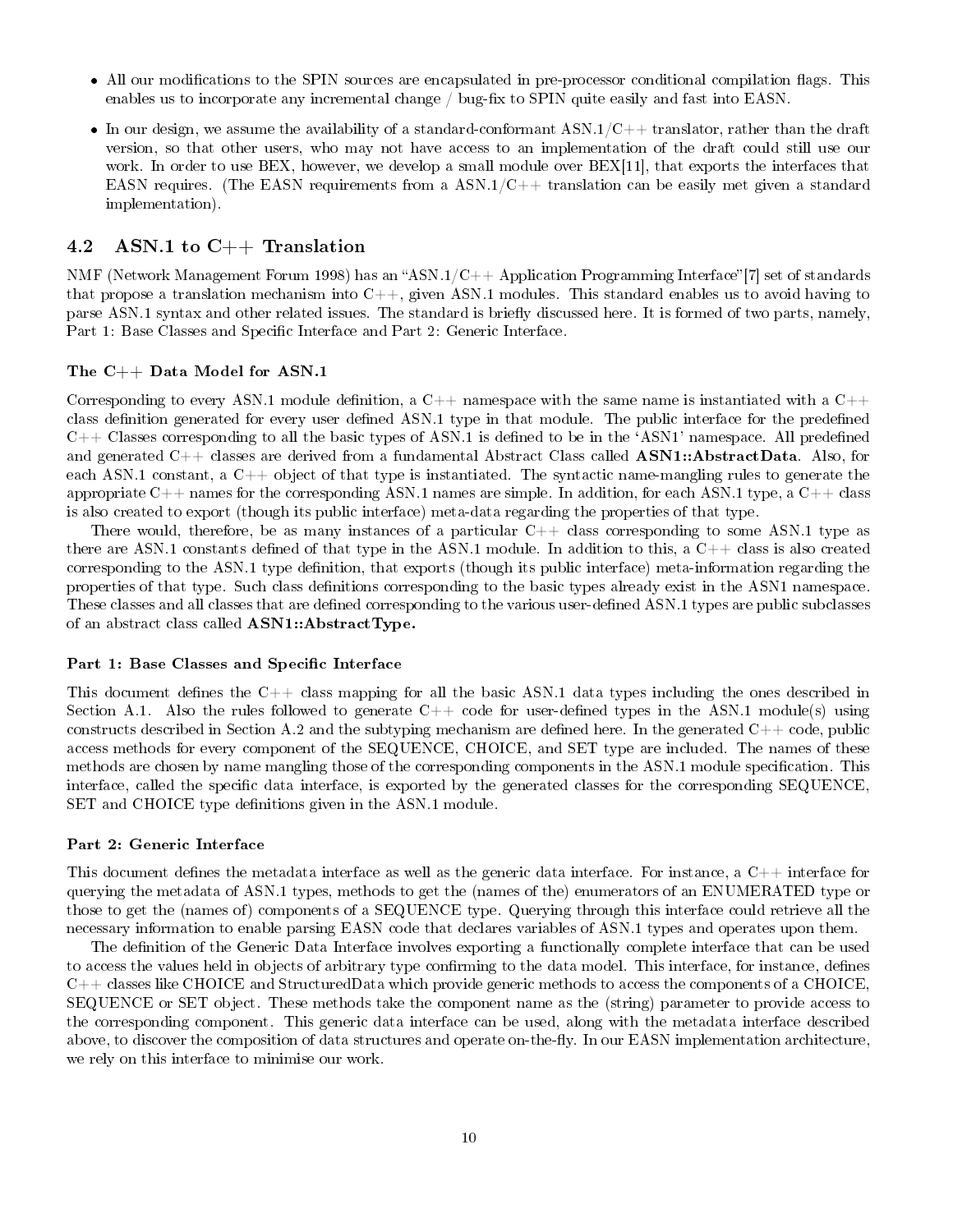## 5 EASN System: Implementation

We shall now move over to discussing the implementation of the EASN System. We shall begin by discussing the implementation of the SPIN System as a set of sub-systems: here we use the word sub-system to identify either a set of C-modules, or sometimes a single C-module, or even just a set of functions / functionality within a C-module. We shall then briefly describe the usage of the EASN tool, from the user's view. We then talk about the details of our implementation, with respect to the SPIN description below.

## 5.1 SPIN and its Subsystems[8]

SPIN is implemented, mostly, in ANSI C. It, therefore, comprises of various include files and link modules. Apart from C, there is (only) the GUI module that is entirely implemented in the Tcl/Tk scripting language. One of our primary tasks, before attempting any modifications to SPIN, was to come up with an abstract view of the SPIN sources that would make it possible to break down our implementation effort into a set of well-defined subtasks, that we could then attempt systematically. Recall from section 4.1, that our implementation of EASN from SPIN was to retain all the good reatures of SPIN, and also be able to upgrade to future releases of SPIN, with minimal enort-. Below, we list the main components of the SPIN system, from the perspective of a designer wishing to modify SPIN.

- GUI: This module is implemented in Tcl/Tk entirely, and requires only cosmetic changes when having to function in the context of EASN.
- Parser: This module comprises of a handcrafted lexer and a YACC-generated Promela parser, along with the necessary supporting functionality in associated link modules. Like for all languages, the parser parses the input specification, checks for syntactic correctness, and creates internal data structures that capture all the relevant information from the specification to enable either simulation of the system specified, or generation of a validator for it. This was the starting point for our modifications, since we had a clear set of requirements in the form of an EASN language spec, drawn out as a set of modifications to Promela.
- Parse tree and symbol table: This module includes the various data structures defined in the spin.h file, and the supporting functionality provided in various other link modules. The definitions for some of the data structures involved were slightly modified to reflect the change in the data model of EASN with respect to that of Promela.
- Simulator: This module includes all the code that operates upon the fully constructed parse tree and the completely populated symbol table. Its role is to effect a random walk on the reachable subset of the entire state space of the specified system, starting at the initial state. One of the key functions is the recursive eval function. Given a node of the parse tree, it returns an integer value on evaluating the expression tree rooted at it, since any basic type in Promela is representable in a 32-bit integer, a key design decision in the SPIN implementation. (Similarly, all ob jects of higher-order types are also represented, passed as parameters to processes (at their initialisation), or passed into and out of message channels, as a collection of the required number of integer ob jects). In EASN, our major modification to this module stems from our need to change the function call interface of eval.
- Validator-Generator: The starting point for this subsystem, similar to the simulator described above, is the information in the parse-tree and the associated symbol-table. It comprises of all the files that begin with the pangen prefix. This module generates the pan (protocol analyser) files in ANSI C. The generated files (described below) are then compiled together to form the executable protocol-analyser that actually analyses the Promela spec.
- Protocol-Analyser: This program conducts a search over the reachable state space of the system described in the Promela spec, using a *user-configured* combination of algorithmic components. The basic state space search algorithmic framework remains broadly the same; however, intermediate steps, like whether to use partial-order reduction methods, whether to use complete state storage or use bit-state hashing, whether to incorporate fairness, safety properties, acceptance cycles, etc. are user provided inputs that are used to select the code fragments that compose the complete search loop. The entire program is one single C compilation-unit, with the rest of the les mentioned below, being #included into the pan.c file.<br><sup>2</sup>A good indicator of how well we have been able to meet this design goal is the fact that when we first began making our modifications

to SPIN, we were working with the version 2.5.4 of the sources, and by the time we could get our EASN system tested and stable, we had gone through 4 'upgrading's and at the time of making this release, we are in sync with the version 3.4.1 of the SPIN sources.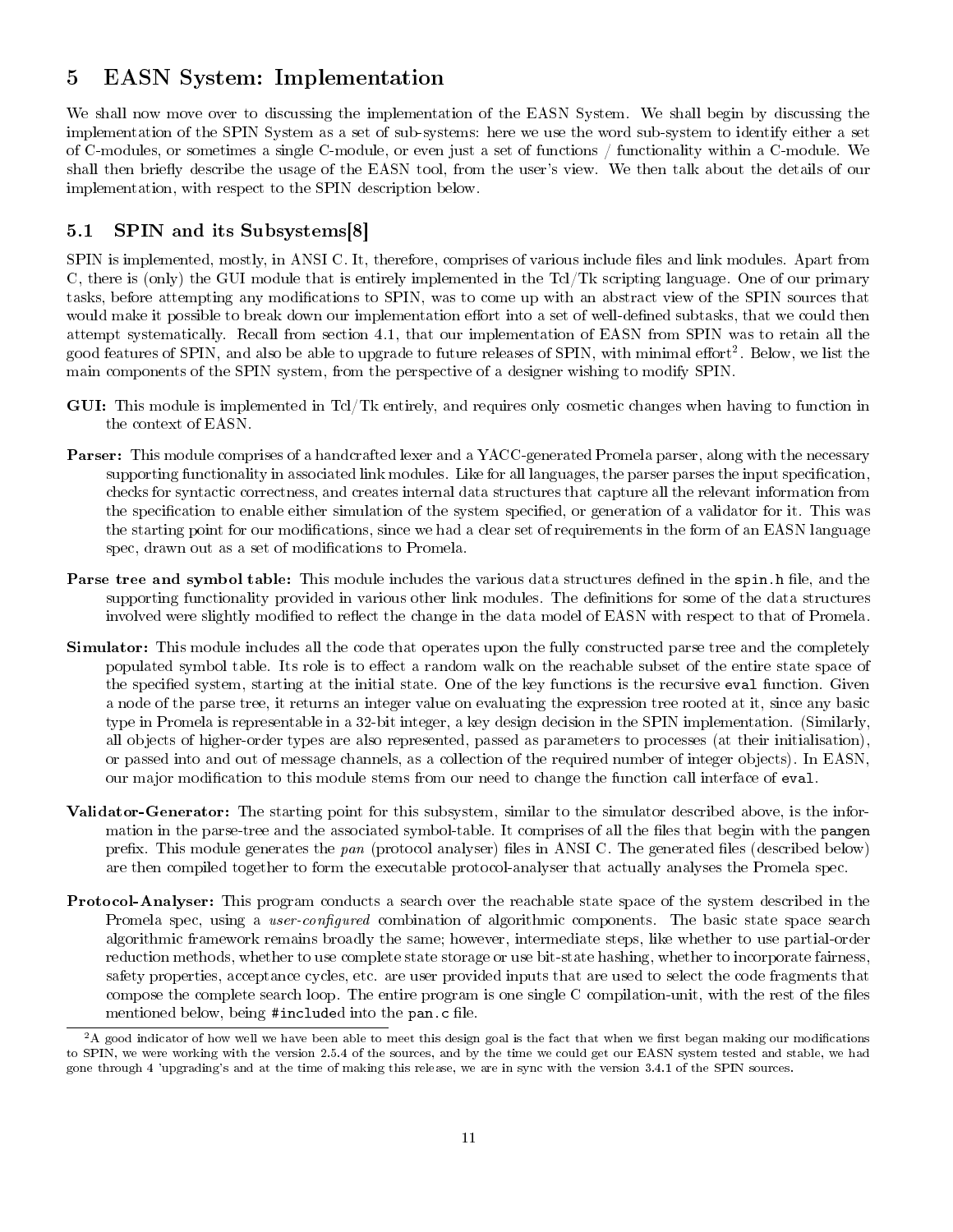- pan.h This file declares forward prototypes of certain functions that are defined in the pan.c files, but may be used before they are defined. More importantly, the structures corresponding to the state of the system (including those of various proctypes and channels defined in the Promela spec) are also defined. For instance, when the Promela spec has a (system-) global or a (proctype-)local variable declaration, the generated pan.h file has a member variable (with the same name) of the corresponding C type in the state structure, or in the proctype structure. In EASN, the structure corresponding to these various proctypes, channels, and the state of the system are defined differently. Also, the prototypes of certain functionality had to be changed.
- pan.m This file contains, as a single list of case options, C statements corresponding to every state transition (move) in the input Promela spec. Transitions in this file take the system *forward* in its state space search. All of this file is  $\#$ included as the body of a C switch statement. For instance, an original Promela statement that, say, increments a certain (proctype-)local variable is translated into a case entry in this file that is a C expression incrementing the value of the corresponding proctype member variable. However, just before incrementing, the value of the variable is copied into a stack trace. (The next item illustrates the use of the stack-trace). In EASN, the contents of this generated file continue to remain the same. However, since we *import* the support for operating with  $ASN.1/C++$  Objects from the  $C++$  bindings, where any access to some component of a structured object requires us to make a function call, it looks slightly different.
- pan.b Similar to the pan.m file, this file is also a single list of case options with one case listed here for every case in the file above. Each case item body expects, at the top of the stack trace, the information that it needs to restore the state of the system to the point early early the corresponding case to the total the most it was t therefore, contains all the code that takes the system *backward* from where it is to where it was, before it chose any particular forward move from the pan.m file. The stack trace, then, is the information that is generated by the cases in the pan.m file, and consumed by the code in the pan.b file. In EASN, just like for the previous file, the corresponding pan.b file needs to work with  $C++$  objects imported from the ASN.1/C++ translation and is therefore different to that extent.
- pan.t The code in this file contains the functionality that generates the transition matrix that encodes the behavioral semantics of the system. These transition objects refer to the case labels that identify the cases in the pan. [mb] files above. The various members of the transition structure are used by the policy code (below). EASN does not modify either the definition of the transition or the way transition objects are created and populated by this pan.t code.
- State-of-SPIN: We refer to the now object of type State (whose structure is defined in the pan.h file), with all the process and queue ob jects overlaid onto it, as the State-of-SPIN. Some members of the State structure are book keeping information that is used by the policy code in pan.c to make decisions when conducting the state space search. As and when processes and queues are created in the system, space is allocated for them so as to overlay them on the unused trailing portion of now. Also, as and when queues become inaccessible or processes reach the end of their computation and therefore can be flushed out of the system, the space that they occupy is recovered but in a strict last-in-first-out fashion. The various functions defined in the pan. c file that compress (or compact) now, put it into the hash-table (or stack), check for it in the hash-table (or stack), compute various kinds of hash values for it, compare two representations (whether compressed or hash-compacted, or hashed, ...) of now for equality, etc. are termed as mechanisms, below. The code that makes calls to these mechanism functions and uses the information returned to make decisions, such as whether to move up the search tree or down, is referred to as the policy code.
- pan.cPolicy: The main loop of the generated protocol-analyser (or validator) is the policy-code. This main loop requires a hash-store, where reached states are stored. It also maintains a stack, that contains some representation of the various states that have been visited along the path from the initial state of the system up until the current state. This stack is used to detect acceptance cycles, or non-progress cycles. The information in the hash-store is used to avoid re-visiting states that have been explored in the past. This policy code encapsulates the core of the SPIN-algorithms, including detection of assertion violation, cycle detection, partial-order reduction, and LTL-property conformance. To inherit all these facilities offered by SPIN into EASN, therefore, requires care so that we do not tamper with this policy code.
- pan. c-Mechanisms: This code includes the functionality that actually stores the reached-state into the hash-store and/or the stack and checks to see if a particular reached-state has been visited in the past. Based upon various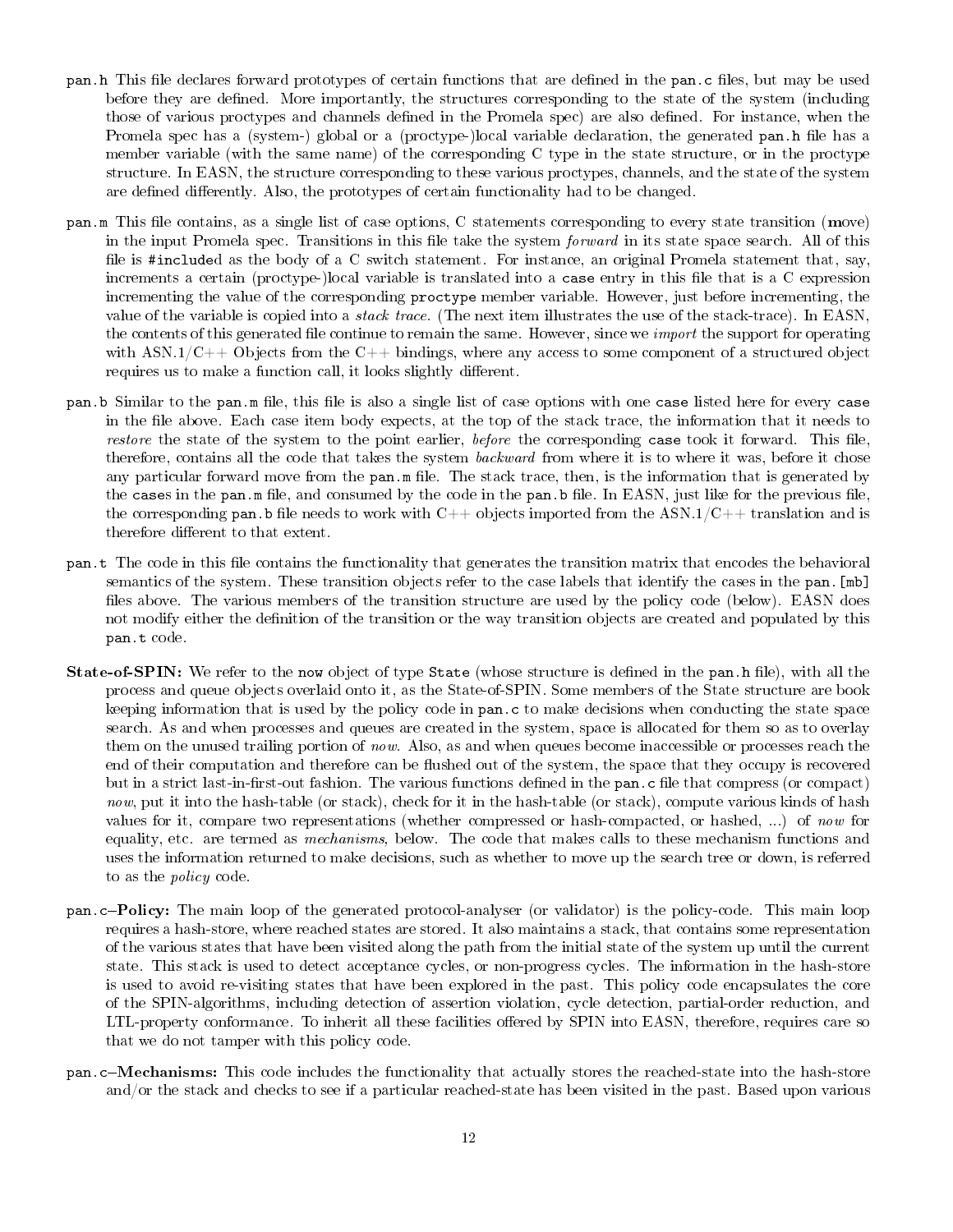options that can be selected when generating the validator, and some additional options that can be selected when compiling and executing it, SPIN offers many choices for compaction  $/$  compression algorithms including bit-state hashing. All these functions are tightly tied to the particular linearised representation of the State-of-SPIN. In EASN, where we have a different representation for the State-of-EASN, we have to reimplement this functionality. The correctness of our implementation, therefore, hinges upon the correctness of our management of the various representations of the state of the system.

## 5.2 EASN and its Subsystems

EASN has all the modules of SPIN listed above and a few more (see figure 1). Those SPIN modules that are modified in EASN are described only to the extent to which they differ. The sub-systems of SPIN that are not modified in EASN are not included below, for example, the GUI part, and the pan.t file.

Except for our choice to change the representation of the state of the generated validator, the major change in EASN from SPIN is the type system. Hence, in the implementation of EASN, this should translate into modifications to SPIN wherever it deals with variables (and expressions involving variables). Therefore, entire pieces of code that have to do with the handling the semantics of the control constructs of Promela need not be modified at all.

- **Parser:** The lexer has been modified to modify the set of keywords in the language, to recognise the ASN.1 valuenotation for constant values and to identify ASN.1 type-references and value-references. On encountering an ASN.1 typename, the parser queries the ASN.1 metadata interface for the complete set of attributes associated with that type and updates its symbol table accordingly. Notice, therefore, that only those types from the ASN.1 module that are actually referred in the cEASN spec, are actually imported into the symbol tree.
- Parse tree and symbol table: The definitions of the structures of some of the types that build the symbol table and the expression tree in the parse tree have been modified. For instance, the optionality and the default value attributes of the component of structured types need to be represented in the Symbol structure. Similarly, in order to enable the compatibility check for operators and operands, the Lextok structure has been enhanced.
- Simulator: One of our modifications to this subsystem is to the eval function that evaluates an expression in the given state of the system. In EASN, this function returns a (pointer to a) dynamically allocated ob ject of type AbstractData. This makes it convenient to implement the operand type upgrade associated with some of the overloaded operators. Another modification has to do with passing parameters to process invocations, or passing messages through channels using send and recv operators. In EASN, since the  $C++$  types that are referred through their ASN.1 names are already compiled into the (simulator) application, entire  $C++$  objects can be handled without, as in SPIN, having to compute the number of integer objects required to represent types, whose ob jects need to be passed as parameters (while invoking process instances through the run statements), or through channels.
- Validator-Generator: EASN also generates all the files that SPIN does, and at the level of abstraction in the previous section, the contents of the EASN generated pan files are similar too. We discuss the details below.
- **Protocol-Analyser:** The SPIN generated pan files are complete in so far as they do not need to link with anything more than the standard C Library. EASN generated files, however, need to link with run time support, ASN.1 support, state vector component support, GNU multi-precision arithmetic, and the compaction information. All of these linked together to produce pan, the protocol-analyser.
- **State-of-EASN:** The now object in SPIN generated validators encapsulates the State-of-SPIN. As presented in the section on SPIN, the code in the pan. [mb] files deals with the structured objects that overlay onto now (and the other members of the State structure that correspond to global variables in the Promela spec). Whereas the policy code from pan.c uses the book-keeping information to store the state of the search, the mechanisms code views now merely as a sequence of contiguous bytes. This 'multiple-views-of-a-single-chunk-of-memory' tends to become unmanageable in the context of EASN, where the ob jects that comprise the state of the system are  $C_{++}$  objects that can have virtual-table pointers, RTTI, and other inaccessible private components. The State-of-EASN, therefore has two representations: one which lends itself to be used by structured users such as the code in the pan. [mb] files and the *policy* code, and the other, the linearised version, which is intended for use by the *mechanisms* code. By ensuring that these two representations are mutually consistent but only at points where the control changes from the structured-view code to the linearised-view code, we benet by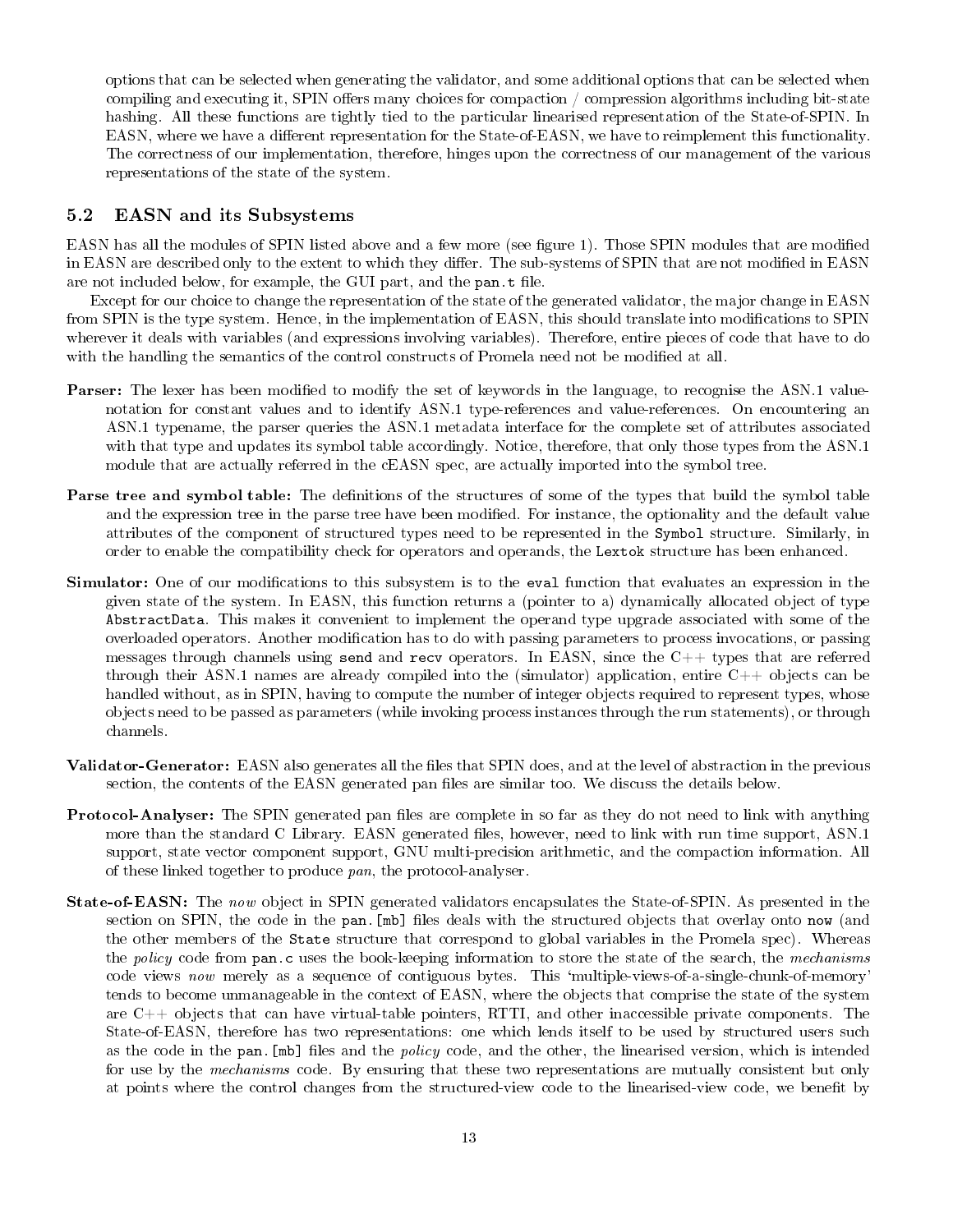implementing *incrementally* both the consistency updates as well as the computation of the hash-values for the linearised versions. Consequently, the mechanisms code in the EASN generated analysers is much simpler than that for SPIN.

- svcomp-Module: In EASN, the consistency between the two representations discussed above is achieved by encapsulating every component of the State-of-EASN into (a publicly derived subclass subclass of ) the MSVComponent (Minimal-State-Vector-Component) template class whose functionality *incrementally ensures* consistency. We call this facility the compaction infrastructure. In order for the MSVComponent class to execute its responsibility, it requires to know two pieces of information for every type that it encapsulates: the cardinality <sup>c</sup> of the value-set represented by the type, and a mapping from this value-set onto integers in the range: 0..c. This information is required to be available through a function-call interface. If the value of  $c$  for every type that is imported from ASN.1 is representable using 32-bit integers, then a more efficient implementation of this module called *lsvcomp* (light-svcomp) can be used instead. The call interface is as follows:
	- MP\_INT \* EASN\_GetCardinality (Type \*) returns, for a given type, the cardinality of its value-set.
	- $M$  into the intervalue objective type  $\mathcal{N}$  and index of the index of that values, the index of that values of that values of the index of that values of that values of that values of the index of that values of the i in the value-set of that type.

This module has been implemented through the use of the GNU Multi-Precision (GMP) package. The MP\_INT type in the prototypes above is a type exported by this GMP library. In case of the lsvcomp module, the return types for the above functions has to be mp\_limb\_t that is just wide enough.

- cigen This sub-system generates the implementation for the two functions EASN\_GetCardinality and EASN\_GetIndex for every type in the ASN.1 module. In our current implementation, it has been implemented as a stand-alone tool that uses the metadata interface to generate these functions for all the types in the ASN.1 module definition, but it could also be implemented as an additional link module of the EASN system, thereby generating the compaction information only for those types from the ASN.1 module that are imported into the cEASN Spec.
- Compaction-information: This is the set of functions that are generated by the cigen utility above and needs to link with the generated pan files to generate the required validator.
- panrts-module: This module is required because of the automatic type upgrading semantics of some of the operands of EASN. Also, there is a gap between the set of operations that are supported by the  $C++$  classes corresponding to the basic datatypes of ASN.1 and the operators that we support on them in our EASN Language denition. This module fills the gap.
- pan.h: The structures defined in this file are similar to those of SPIN, except that members of the structures that actually correspond to variables in the cEASN spec are encapsulated into the MSVComponent class (or one of its subclasses). For instance, if the finite state automaton corresponding to a proctype has 19 local states, in the SPIN generated pan.h file, the corresponding structure has a member, which identifies the state a particular process, of type char to store this information. EASN generates, for the same purpose, a member with type iSVComponent<20>. Similarly, an cEASN variable of type asn::Integer causes the generated pan.h file to have the type of the corresponding member variable to be SVComponent<asn::Integer>.
- pan.c-mechanisms: The entire set of these mechanisms that work with the linearised view of the state of the system have been re-implemented for EASN-generated validators. For instance, the default compression algorithm used in SPIN pan is unnecessary for linearised versions of the State-of-EASN. As another example, consider the implementation of the hash compact version of the compression routine in SPIN pan. It computes the compressed version of every process and queue state in the system separately from the global state of the system and individually hashes these to generate much smaller id's which are then used to compose a new (far shorter) representation of the reached-state of the system, which is then stored into the hash table. This two-level hashing is implemented incrementally by recording the necessary book-keeping information in the compaction infrastructure, at the point of installing and un-installing components of the State-of-EASN. Contiguous subsets of these system components are demarcated as belonging to either the global accessible state, or of a particular process or queue and separate linearisations for these sets of components are also maintained, incrementally and consistently. These representations are then used to directly compose the next level representation of the reached state that is then put into the hash-table.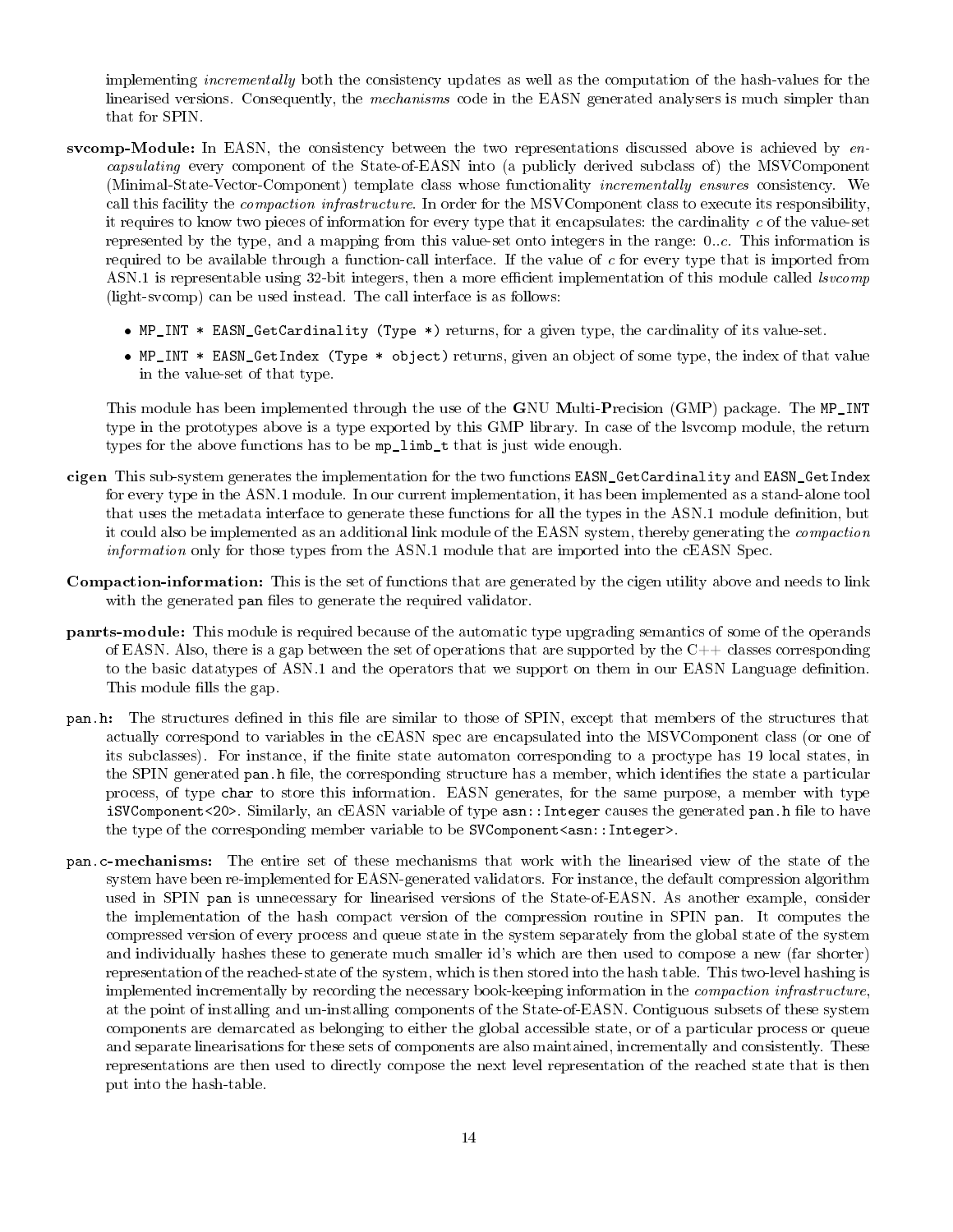## 5.3 Ensuring Consistency - Incrementally

The compaction infrastructure, equipped with the necessary compaction information, views the state space of the system as a multi-dimensional array (with one dimension for every component of the system), and consequently, every state as a point in this multi-dimensional space. Another representation used is a column-major linearisation of this multi-dimensional array.

Since, as also is the case with the State-of-SPIN, the number of components that compose the system-state can increase (if new processes or queues are added) and decrease (if the last process reaches the end of its computation), the compaction infrastructure has to also recompute its mapping from the multi-dimensional array to a linearised representation. Only the column-major linearisation is useful as the row-major linearisation cannot handle varying numbers of processes. The compaction algorithm, therefore, associates a weight along with every component of the state-of-EASN at the point of installing it and uses this weight to appropriately increase or decrease the impact of the change in the value of this component on the linearised representation. We assume here that the system comprises of components numbered from 0 through  $n$ , and we use the prime notation to denote the new value of any entity.

- $c_j$ : The *cardinality* of the value-set associated with the type of component j of the system.
- $i_j$ : The *index* of current value of component j of the system into the value-set associated with its type.
- $w_0 = 1$ : The *weight* of the first component of the system is 1.
- $w_j = \prod_{k=0}^{j-1} c_k$ : The weight of component j of the system is the product of the cardinalities of the previous  $j-1$ components of the system.
- $L = \sum_{j=0}^n w_j i_j$ : The column-major linearisation of the system is the sum of the products of the weight of the component and its index, over al<sup>l</sup> the <sup>n</sup> components of the system.
- $\delta L = w_i (i_i i_i)$ : The incremental impact of the change in value of some component (say, j) is the product of its weight and the dierence in the indices of its new-value  $\sim$

Whenever the system moves from one state to another, only those few state components that are responsible for the change determine the update on the linearised representation. The compaction infrastructure updates the representation incrementally which is then stored into the hash-store when an exhaustive search is conducted.

### 5.4 Incremental Hashing

There are functions in SPIN-generated pan.c, called d\_hash, r\_hash and s\_hash, that generate (1 or 2) 32-bit hash values by using the complete octet-string (representing a part or the full state) that has been passed to them. SPIN generated validators use these functions to compute hash values corresponding to reached states that are represented by now. The user can specify any of a set of 32 hash constants to be used by these algorithms. Typically, only a few of the components of the system are responsible for its change in state at any given point in its evolution. Hence, an incremental computation of the hash value can improve performance which is done through our compaction infrastructure.

SPIN uses polynomial arithmetic to compute a 32-bit intermediate quantity (that is further used to generate the hash-values), by performing a fast division operation on the now state vector using the chosen (32-bit) hash constant as the divisor. In EASN, we use integer division on the linearised representation of the reached state, again using the 32-bit hash constant. The 32-bit remainder, thus generated, is used to generate the hash values, just as they are in SPIN.

We introduce one more attribute that is maintained for every component of the state of the system:

 $r_j = w_j \mod H$ . The remainder after dividing the weight by the chosen 32-bit Hash-Constant, H.

 $\bf p$ elow, we discuss the incremental computation to generate this hash-value  $R$  for a new state that resulted with a change in the system component j, given that the hash-value for the old system state was  $R$ .

 $\mathop{R}\limits^{\dot{R}}=\mathop{L}\limits^{\dot{L}}$  mod  $H$  $=(L + \delta L) \bmod H$  $= ((L \bmod H) + (\delta L \bmod H)) \bmod H$  $=(R + w_j(i_j - i_j) \mod H)$  mod H  $=(R + r_i \delta i_i) \bmod H$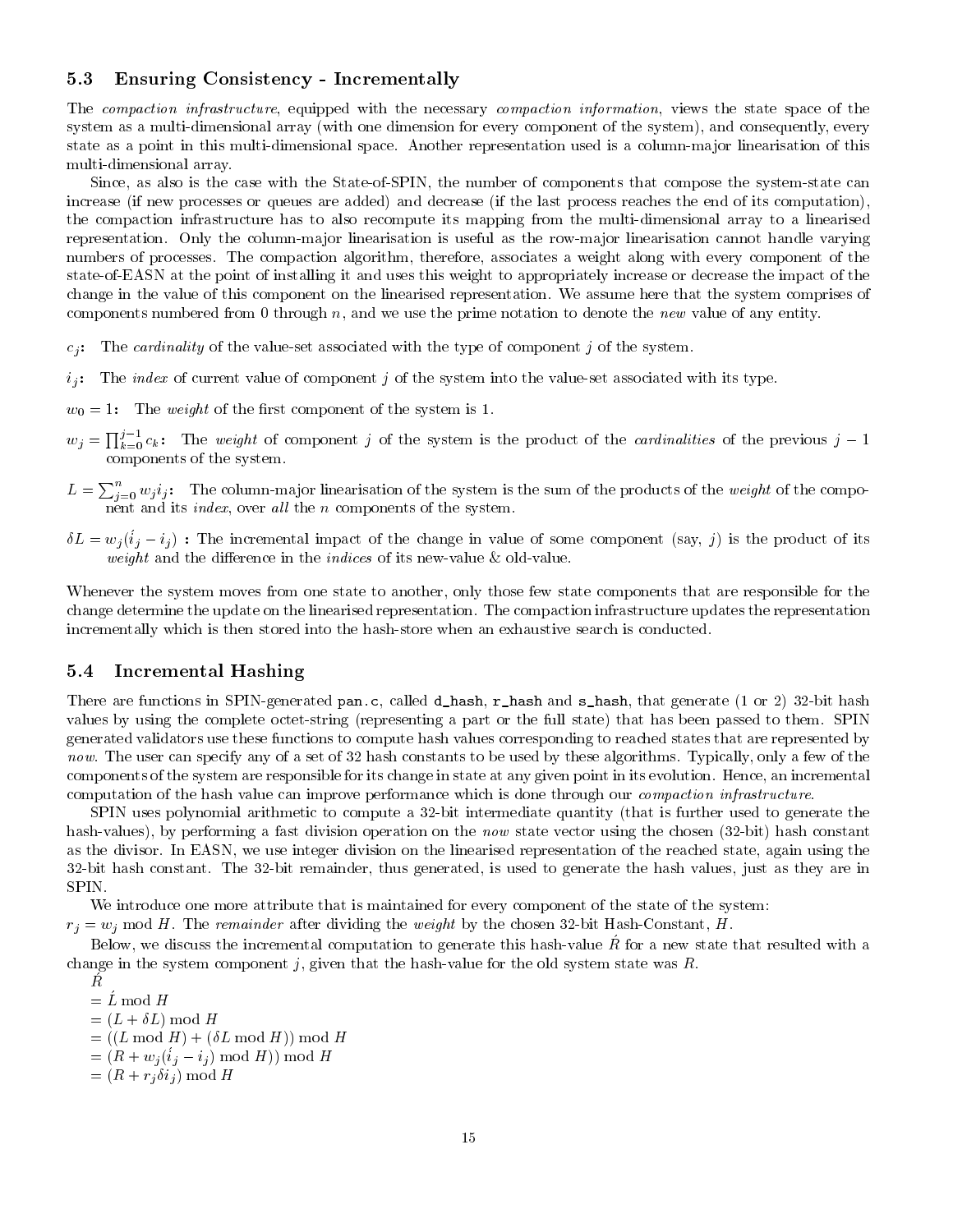

Figure 2: ABP in SPIN and EASN

Notice that in the context of the *lsvcomp* implementation, all the four quantities on the RHS of the equation above, namely,  $R, r_i, \delta i_j$ , and H, are all 32-bit operands. This allows for an efficient implementation of this incremental hash-value computation.

More interestingly, under certain combination of SPIN options (-DBITSTATE & -DSAFETY) while compiling the validator, it turns out that the linearised version of the state is neither stored on the stack nor in the hash-table, which reduces the burden of generating, computing and maintaining it, since we can generate the hash values corresponding to the reached state incrementally, directly available from the *compaction infrastructure*.

However, an associated fact about this incremental hash-value computation scheme is that the value  $H$  above needs to be identified at compile time itself, since it is used by the constructors of the object wrappers in the *compaction* infrastructure, some of which are called before the main function gets control. This is in contrast with SPIN generated validators, which can be compiled once and then executed many times for various values of H.

#### 5.5 Correctness of Implementation vis-a-vis SPIN 5.5

In deriving an EASN implementation from SPIN sources (given the above indicated modifications), we identified the following invariant that could be a necessary and sufficient condition to convince oneself that neither the simulator engine of EASN, nor the state-space exploration engine of the generated validator gives different results than SPIN:

Given a Promela spec. s and a cEASN spec. e, derived from s by changing all its variable types to equivalent ASN.1 types (defined in an associated ASN.1 module, appropriately imported into EASN): A. Simulation runs of SPIN over <sup>s</sup> and of EASN over <sup>e</sup> should show identical selection sequence of state-transitions, for the same seed value; B. The sequence in which the reachable states of the system are visited by the generated validators (by SPIN for  $s$  and by EASN for  $e$ ) must be identical (for exhaustive state-space searches),  $\text{with}/\text{without partial-order reduction or never-clains.}$ 

EASN preserves this invariant for all the test cases we have tried. EASN generated validators, therefore, will not likely to have any more bugs than were inherited from the SPIN sources that were modified to craft EASN.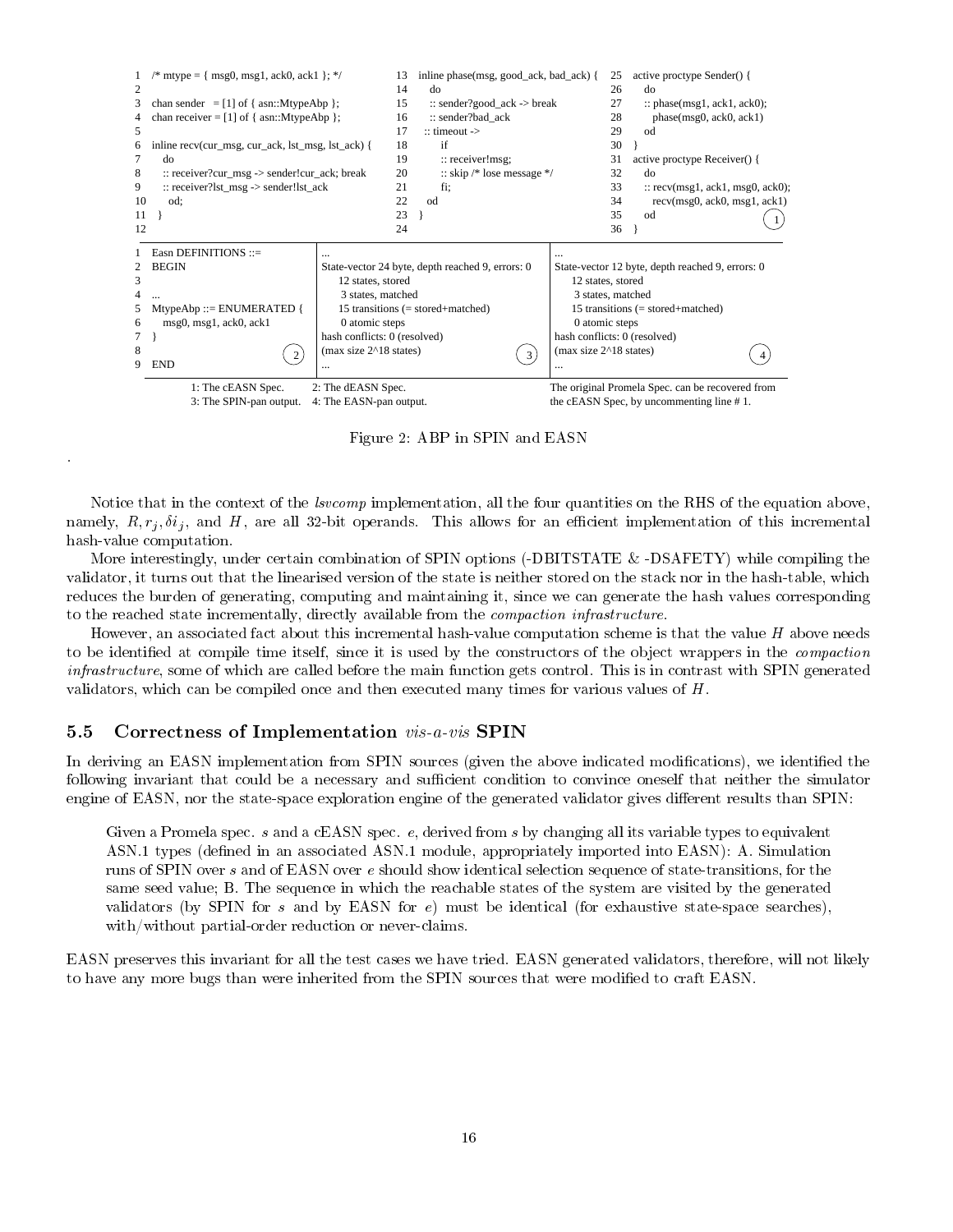| М  | Options         | $\sqrt{\mathrm{a}}$ lidator | Time  | Memory | <b>States</b> | Transitions | State, size | Depth |
|----|-----------------|-----------------------------|-------|--------|---------------|-------------|-------------|-------|
| S  | <b>SAFETY</b>   | <b>SPIN</b>                 | 0.32  | 2.825  | 13380         | 18550       | 112         | 2380  |
| Ν  |                 | <b>EASN</b>                 | 0.97  | 2.518  | 13380         | 18550       | 64          | 2380  |
| O  | (plus)          | <b>SPIN</b>                 | 2.75  | 9.134  | 80486         | 271814      | 112         | 9999  |
| O  | NOREDUCE        | <b>EASN</b>                 | 11.06 | 7.495  | 80486         | 271814      | 56          | 9999  |
| P  | (plus)          | <b>SPIN</b>                 | 1.61  | 0.929  | 79536         | 268903      | 112         | 9999  |
| Y  | <b>BITSTATE</b> | <b>EASN</b>                 | 6.57  | 0.929  | 80486         | 271675      | 0           | 9999  |
| Ь  | SAFETY          | <b>SPIN</b>                 | 0.04  | 1.493  | 97            | 97          | 196         | 108   |
| Е  |                 | <b>EASN</b>                 | 0.06  | 1.493  | 97            | 97          | 116         | 108   |
| Α  | (plus)          | <b>SPIN</b>                 | 0.87  | 4.014  | 15779         | 58181       | 196         | 108   |
| D  | <b>NOREDUCE</b> | <b>EASN</b>                 | 2.24  | 3.399  | 15779         | 58181       | 92          | 108   |
| E  | (plus)          | SPIN                        | 0.40  | 0.929  | 15779         | 58181       | 196         | 108   |
| R. | <b>BITSTATE</b> | <b>EASN</b>                 | .71   | 0.929  | 15779         | 58181       |             | 108   |

Table 1: EASN vs SPIN: time and memory performance

#### 6 Results and Conclusions 6

## 6.1 RLC/ABP Examples

We have used EASN to validate a simplified RLC protocol in the W-CDMA GSM stack. It has a smaller state than SPIN due to the use of the subtyping information by the state compaction infrastructure for EASN. Further details of the performance of EASN will be submitted to the FMICS workshop. Due to its length, we present a much simpler ABP protocol in figure 2. Note that the state vector for EASN is half the size of SPIN's.

### 6.2 Performance of EASN vs SPIN

We present some preliminary performance comparisons of EASN-generated validators for specs derived from some Promela specs (snoopy and leader election)) in the SPIN/Test database, with those generated by SPIN (table 1). We compare the runs of the validators generated by both SPIN and EASN, under compilations with three sets of options, SAFETY, SAFETY and NOREDUCE, SAFETY, NOREDUCE and BITSTATE. Time is denoted in seconds, memory in megabytes, and the state(-vector) size in bytes.

Since we have made only the minimal modifications to a Promela spec to derive the corresponding cEASN spec, we expect to see (except for the bitstate runs) the number of states detected and the number of transitions explored must be the same for both the SPIN generated validator and the EASN-generated ones. Note that this is indeed true.

The number of bytes required to store the linearised State representation is smaller for EASN, than that for SPIN, also as expected, thereby reducing the memory requirement at run-time, again except fpr the bitstate runs, where both the validators use the same number of bits to store a single state. (The reduction in memory is much lower than expected, since, we believe we still have some unplugged memory leaks in our generated validators.)

Also as expected, the run-time is higher than that for SPIN-generated validators. However, the increase in run-time is many-fold, being much higher than what we anticipated. Profiling has revealed the following major contributing factors for this deterioration in the run-time.

- $C++:$  In SPIN, an integer object defined in the Promela spec translates to an integer member of a C structure, and access to it is not protected, unlike in EASN, where that compares to an asn: Integer type object, that (typically) securely encapsulates the actual integer (that holds the value of interest), as a private/protected member. Therefore, any Promela expression that involves use of this integer object, translates into a  $C++$ member function call (that may or may not be inlined).
- $C++$  Constructors and Destructors: We observe that a substantial portion of the run-time is spent initialising and destroying temporary  $C++$  objects on the stack. Since we wanted to prevent having to incur time penalties related to allocating and deallocating objects on the heap, our generated code uses compiler temporaries, but even then one cannot avoid the constructor/destructor cost that is implied by an implementation of the  $\text{ASN.1/C++}$ run-time support system.
- Integer Arithmetic, instead of Polynomial Arithmetic: Time is also consumed in routines that have to do multi-precision arithmetic operations, like addition, multiplication and modulus. SPIN scores a big plus on this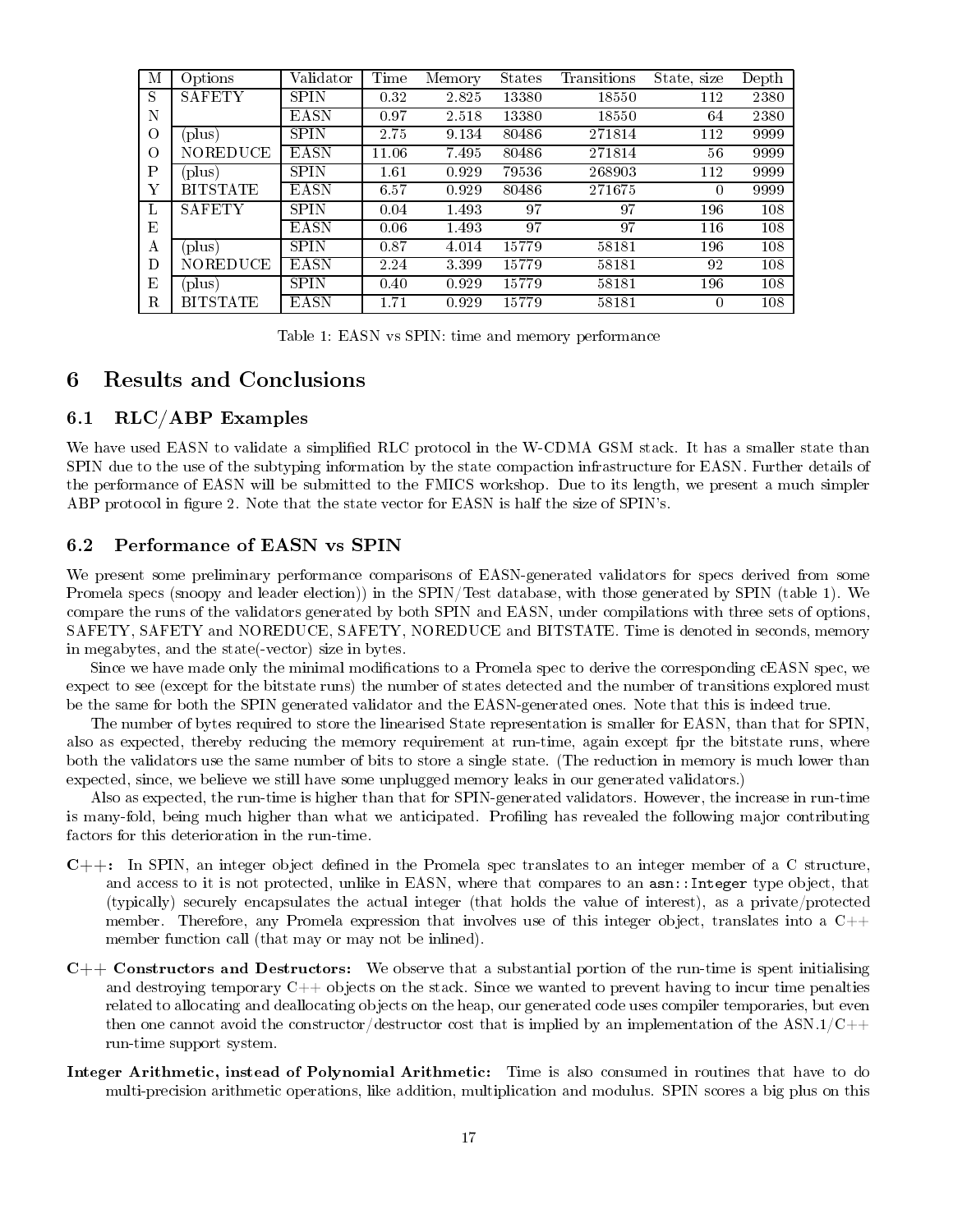| Model         | • Options              | Comparison Factor        | $N=5$ $N=6$ |      | $N=7$ | $N = 8$ |
|---------------|------------------------|--------------------------|-------------|------|-------|---------|
| $_{\rm Sort}$ | SAFETY                 | $'$ EASN).<br>Mem (SPIN) |             | 0.88 | 0.825 | 0.821   |
|               | NOREDUCE   Time(SPIN / | / EASN)                  |             |      |       | 2.52    |

Table 2: EASN vs SPIN: Scaling

aspect since it uses cheaper polynomial division operations in its hash functions. Although our choice of the integer arithmetic enables us to implement the hashing algorithm incrementally, it would be much faster if we could find another lower cost mapping from our full-blown  $C++$  version of the State-of-EASN to some linearised representation that also enables us to compute the latter from the former incrementally, like we can now.

Huge Executables: The generated validators usually make very few system calls, but due to the very large (compared to the size of the SPIN-generated validators) size of our validators, we see much higher system activity in our runs, as compared to that in the case of SPIN validators.

We have also attempted to see how EASN compares with SPIN with a change in the problem size  $(6.2)$ . Note that as the size of the system being validated is increased, the memory benefit of EASN's more compact state-vector begins to show, and also, as the SPIN state-vector size grows larger, the run-time cost of handling the same begins to reduce the gap between the two validators' performance. The sort program from the Test database has N instances of the middle proctype in the system, each reading from and writing into its left and right channels respectively. The system also has N channels. Increasing N, therefore increases the size of the system being analysed.

#### **Future Work** 6.3

We believe, there are mainly two lines of activity that can be pursued, to get better results, than are possible by further cleaning up our implementation of any wasteful handling of either memory and/or time, when executing the validator.

- Since the generated validator does not require the generic interface capability that is required by EASN for simulations, generating the validator in the C Language might result in better performance. This does not detract from anything we have discussed in this paper as there is also a standard translation from ASN.1 to C. The generated data types, therefore, can be accessed just like they can be in the case of Promela/SPIN, reducing some of our costs but still giving us the benefit of having the type information available from ASN.1. The subtype information can continue to be used in our linearisation algorithms and the incremental hash computation. The EASN language definition could still be the starting point for this tool which still works with the ASN.1/C++ bindings, but for the purposes of the validator, works with the ASN.1/C binding also.
- We can also study ways of reducing the cost of multi-precision arithmetic (addition, multiplication, and division).

## References

- [1] Holzmann, Gerald J., Doron Peled, "The state of SPIN", CAV '96.
- [2] Rob Gerth, Eindhoven University, "Concise Promela Reference", August 1997, Soft-copy available with SPIN.
- [3] G. Gerth, D. Peled, M. Y. Vardi, P. Wolper, "Simple On-the-fly Automatic Verification of Linear Temporal Logic", PSTV94.
- [4] Holzmann, G.J., Design and Validation of Computer Protocols, Prentice Hall, 1992.
- [5] Patrice Godefroid, "Partial-Order Methods for the Verification of Concurrent Systems An Approach to the State-Explosion Problem, PhD Thesis, University of Liege, Computer Science Department, Nov. '94.
- [6] Information Technology Abstract Syntax Notation One (ASN.1): Specification of Basic Notation, (Technical Corr. 1, Amd. 1:Rules of extensibility), ITU-T Rec. X.680 (1994), Corr.1 (1995), Amd. 1 (1995); Information Ob ject Specification (Amd. 1: Rules of Extensibility), ITU-T Rec. X.681 (1994), Amd. 1 (1995); Constraint Specification, ITU-T Rec. X.682 (1994); Parametrization of ASN.1 specications, ITU-T Rec. X.683 (1994)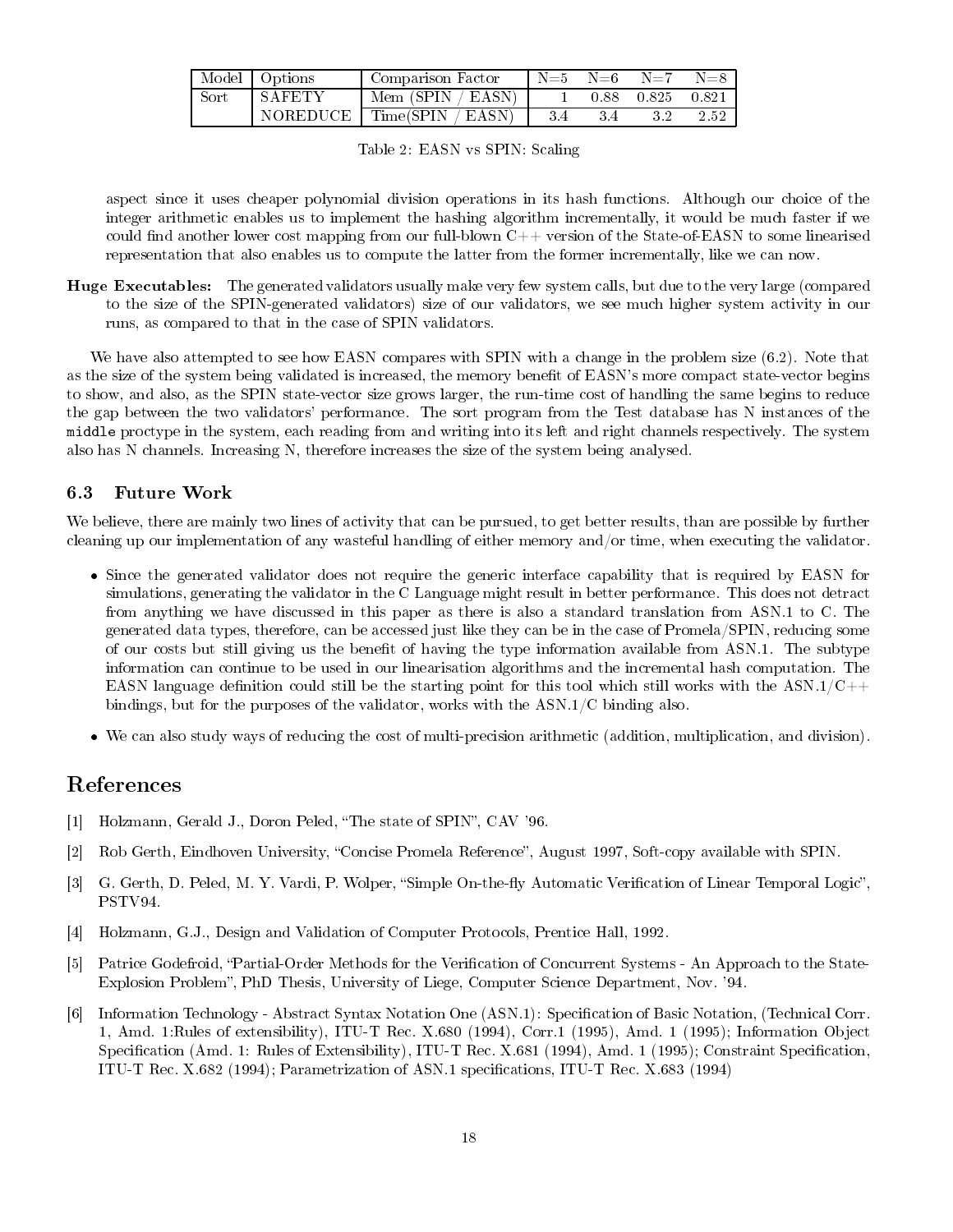- [7] ASN.1/C++ Application Programming Interface, Part 1: Base Classes & Specic Interface, NMF 040 1, & Part 2: Generic Interface, NMF 040 - 2, Issue 1.0, February 1998
- [8] Holzmann, G.J., SPIN Sources, Version 3.4.1, 15th August 2000; "Basic Spin Manual", available with SPIN.
- [9] J.Geldenhuys, PJA de Villiers, 'Runtime Efficient State Compaction in SPIN,' The 5th Intl SPIN Workshop on Theoretical Aspects of Model Checking, ed. D. Dams, M. Massnik.
- [10] Anindya Basu, `A Language-based Approach to Protocol Construction', PhD Dissertation, Cornell Univ., Aug. '97
- [11] ASN.1/C++ Application Programming Interface, Issue 1.0 Draft 10a Submission to X/Open August 21, 1996

## A Introduction to ASN.1

In our work, we use the 1994 definition of ASN.1 (ITU-T Recommendation X.680, 07/94)[6]. The first version of ASN.1 was defined in 1986 and has since gone through 3 rounds of revisions, with the 1994 version being the most recent.

ASN.1 is used mainly for specification  $\&$  implementation of telecommunication protocols. Its use enables communicating entities to have a common abstract view of the structure of all packets that are exchanged amongst themselves, at various levels of the protocol stack. ASN.1 specifications are organised as a collection of modules. All module-names are in a single name-space; each module, furthermore establishes a name-space that contains all the types & constants defined in it. Below, we elaborate upon the subset of the facilities provided in ASN.1 that has been selected to be replacing the Promela datatypes in EASN, version 1.

## A.1 Basic Data Types

In this section we describe those basic data types of ASN.1 that have been selected to be part of EASN. In another section on  $\text{ASN.1/C++}$ , we discuss the functionality exported by the C++ translation of ASN.1 modules, as specified in the NMF Standard. This set of basic data types is richer than that of Promela, which comprises of bool, bit, char, short, int, (atmost one) mtype declaration, and unsigned.

- Boolean: Values of this type can take on values 'TRUE' & 'FALSE'.
- BitString: A BitString is used to store a string of bits. Names can be associated with bit-positions in this string of bits. The first bit in the string is referred to as 'bit zero' and the last bit is the 'trailing bit'.
- IA5String: This data type is used for strings of ASCII characters.
- BMPString: This data type is used to store strings of 2-byte characters.
- OctetString: This data type is used for strings of octets.
- NullType: Objects of this type can only take on the Null value. This Null value cannot be assigned to objects of any other type.
- Integer: Integers in ASN.1 are of unlimited precision, similar to the mathematical concept of an integer but unlike in most programming languages. Names can be assigned to specific integer-values that can be assigned to objects of these types.
- Object-Identifier: An object Identifier is a list of numbers (or named numbers). It is used to identify objects of interest unambiguously.
- Enumerated-Types: This basic data type construct can be used to create enumerated data types very similar to the way it is done in  $C++$ , using the enum construct.
- GeneralizedTime: Objects of this type are used to store time values, for instance, in implementation of algorithms that require timestamping. (This is actually a 'Useful Type', as classified in the ASN.1 Specification).